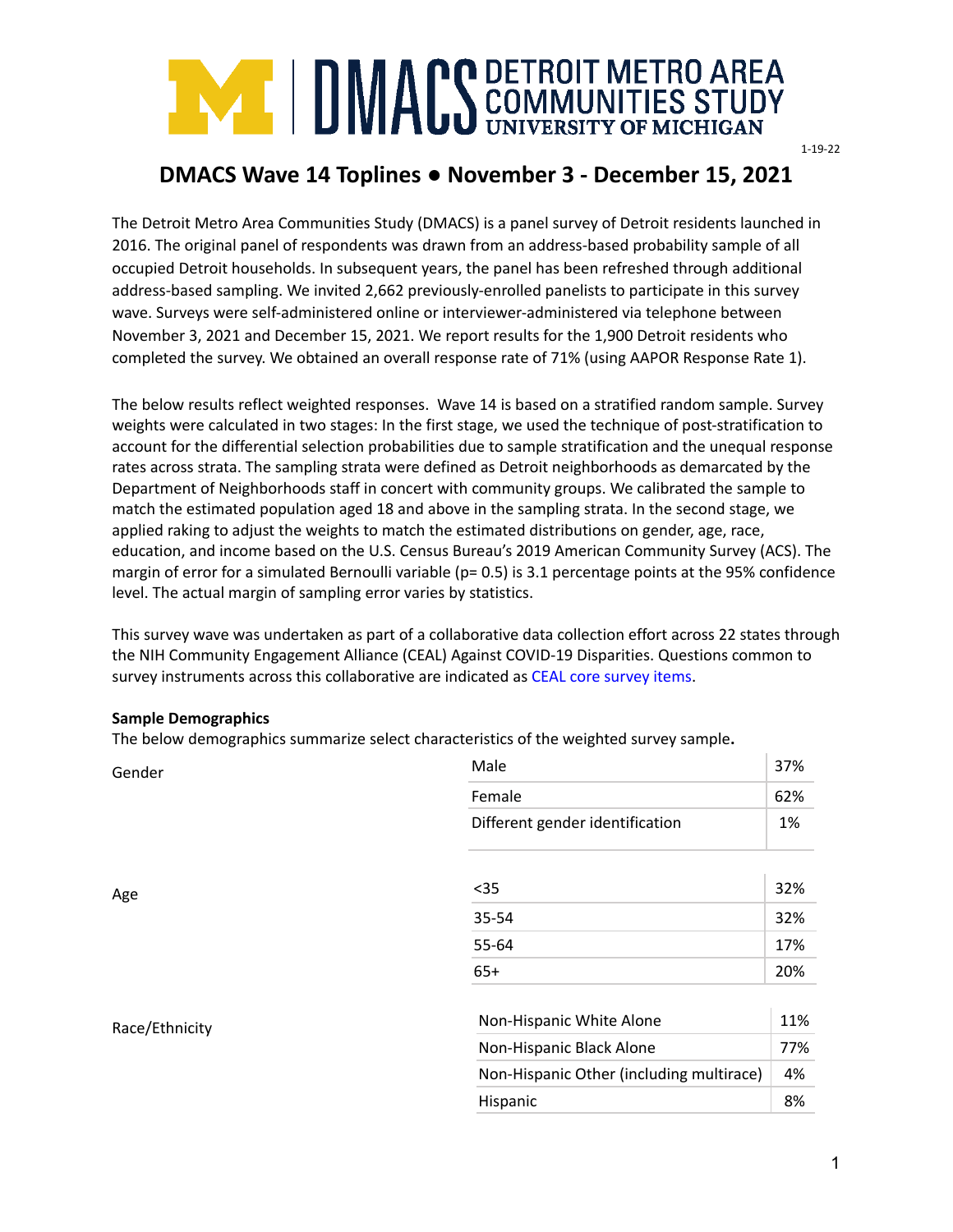|                                   | Less than high school             | 16% |
|-----------------------------------|-----------------------------------|-----|
| Highest level of school completed | High school diploma or equivalent | 35% |
|                                   | Some college/Associates degree    | 33% |
|                                   | College +                         | 17% |
|                                   |                                   |     |
| Household income                  | $<$ \$10,000                      | 18% |

| $<$ \$10,000      | 18% |
|-------------------|-----|
| \$10,000-\$29,999 | 28% |
| \$30,000-\$49,999 | 21% |
| \$50,000-\$99,999 | 23% |
| \$100,000+        | 11% |

 $\mathbb{I}$ 

# **Survey Results**

## **Block 1: Residence**

1. About how long have you lived at your current address? [current\_res\_len\_d14]

| Less than six months | 4%      |
|----------------------|---------|
| Six months to 1 year | 4%      |
| 1 to 5 years         | 30%     |
| 6 to 10 years        | 19%     |
| 11 to 20 years       | 17%     |
| More than 20 years   | 25%     |
| SKIPPED/MISSING      | $< 1\%$ |

2. Is your current residence.... [housing\_d14]

| Owned by you or someone in this<br>household with a mortgage or loan<br>(which could be a home equity loan) | 21% |
|-------------------------------------------------------------------------------------------------------------|-----|
| Owned by you or someone in this<br>household free and clear (without a<br>mortgage or loan)                 | 35% |
| Occupied without payment of rent                                                                            | 2%  |
| Rented                                                                                                      | 41% |
| SKIPPED/MISSING                                                                                             | 2%  |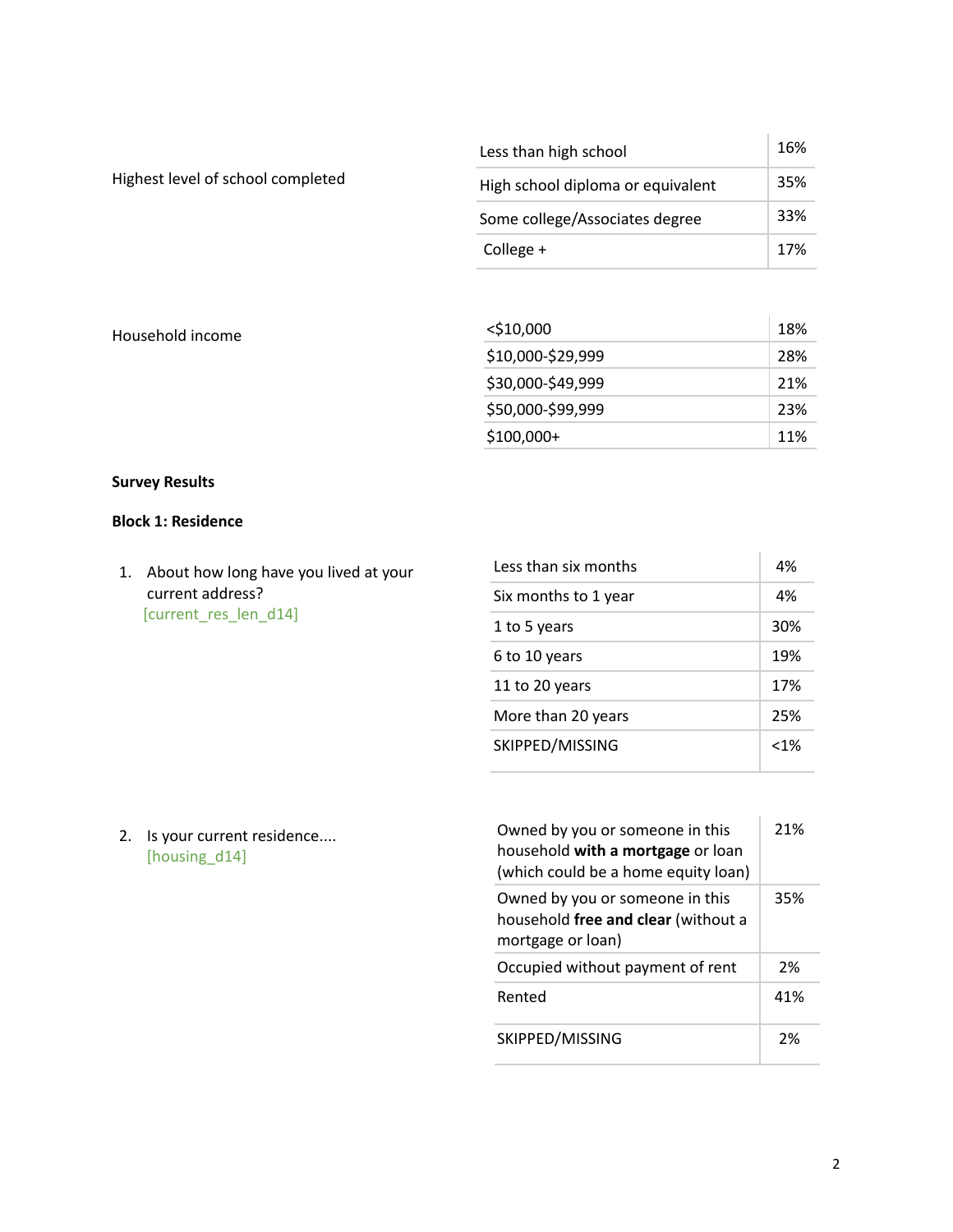IF [housing\_d14] IS "Owned by you or someone in this household with a mortgage or loan (which could be a home equity loan)" OR "Owned by you or someone in this household free and clear (without a mortgage or loan)"

| 3. Do you own the home where you are living or does | I own it                                                                  |                                           |     |
|-----------------------------------------------------|---------------------------------------------------------------------------|-------------------------------------------|-----|
|                                                     | someone else in your household own it?<br>[home owner d14]<br>$N = 1,127$ | Someone else in this household<br>owns it | 27% |
|                                                     |                                                                           | I and someone else own it<br>together     | 17% |
|                                                     |                                                                           | SKIPPED/MISSING                           | 1%  |

4. Are there any children under age 18 living in your household? [hhcat\_child\_d14]

| Yes             | 37%     |
|-----------------|---------|
| No              | 62%     |
| SKIPPED/MISSING | $< 1\%$ |

### IF [hhcat\_child\_d14] IS "Yes"

|    |                                        |                                              | 0   | 1   | 2   | 3  | $4+$    | SKIPPED/<br><b>MISSING</b> |
|----|----------------------------------------|----------------------------------------------|-----|-----|-----|----|---------|----------------------------|
| 5. | How many children<br>in each age group | Children aged 4 or under<br>[hhcat 0to4 d14] | 62% | 28% | 9%  | 1% | $< 1\%$ | 1%                         |
|    | live in your<br>household?             | Age 5 to 11 years old<br>[hhcat 5to11 d14]   | 43% | 36% | 17% | 1% | 2%      | 1%                         |
|    | $N = 585$                              | Age 12 to 17 years old<br>[hhcat 12to17 d14] | 50% | 31% | 15% | 2% | 1%      | 1%                         |

## IF [hhcat\_0to4\_d14] OR [hhcat\_5to11\_d14] OR [hhcat\_12to17\_d14] IS "Yes"

A custodial parent is a parent who has the child living with him or her and has primary care, custody and responsibility for the child.

## IF [hhcat\_5to11\_d14] IS "Yes"

6. Are you the custodial parent or guardian of any of the children ages 5-11 years old that are living in your household? [parentguard\_0to4\_d14] N=210  $Yes$  72% No 26% Prefer not to answer 2%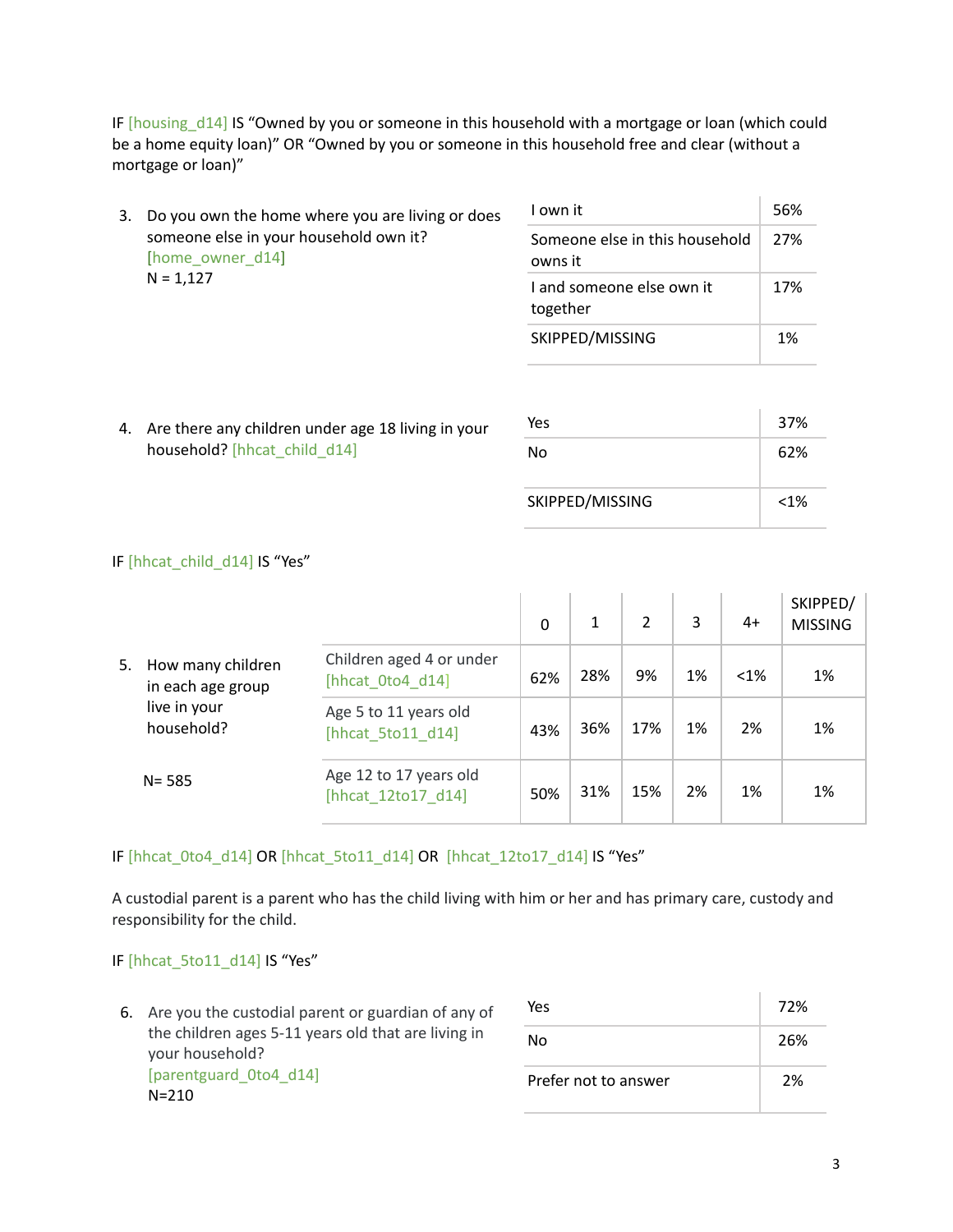|                                                                        | SKIPPED/MISSING      | 0%      |
|------------------------------------------------------------------------|----------------------|---------|
| Are you the custodial parent or guardian of any of<br>7.               | Yes                  | 76%     |
| the children ages 5-11 years old that are living in<br>your household? | No                   | 20%     |
| [parentguard 5to11 d14]<br>$N = 324$                                   | Prefer not to answer | 4%      |
|                                                                        | SKIPPED/MISSING      | $< 1\%$ |

## IF [hhcat\_12to17\_d14] IS "Yes"

8. Are you the custodial parent or guardian of any of the children ages 12-17 years old that are living in your household? [parentguard\_12up\_d14] N=297

| Yes                  | 78% |
|----------------------|-----|
| N٥                   | 21% |
| Prefer not to answer | 2%  |
| SKIPPED/MISSING      | በ%  |

9. How long have you lived in the City of Detroit? [detroit\_res\_len\_d14]

| Less than six months               | $< 1\%$ |
|------------------------------------|---------|
| Six months to 1 year               | $< 1\%$ |
| 1 to 5 years                       | 7%      |
| 6 to 10 years                      | 6%      |
| 11 to 20 years                     | 10%     |
| More than 20 years                 | 76%     |
| I do not/no longer live in Detroit | $< 1\%$ |
| SKIPPED/MISSING                    | <1%     |

#### **Block 2: Questions for Movers**

IF [nonres\_shorsurvey\_d14] IS "Yes, I'd like to complete the short survey" OR

IF [current\_res\_len\_d14] IS "Less than six months" OR "Six months to 1 year"

| 10. Consider the following list of reasons | Job or business opportunities |     |
|--------------------------------------------|-------------------------------|-----|
| that people often consider moving.         | [reasonstomove_jobs_d14]      |     |
| Which of these are reasons for your        | Cost of living                | 39% |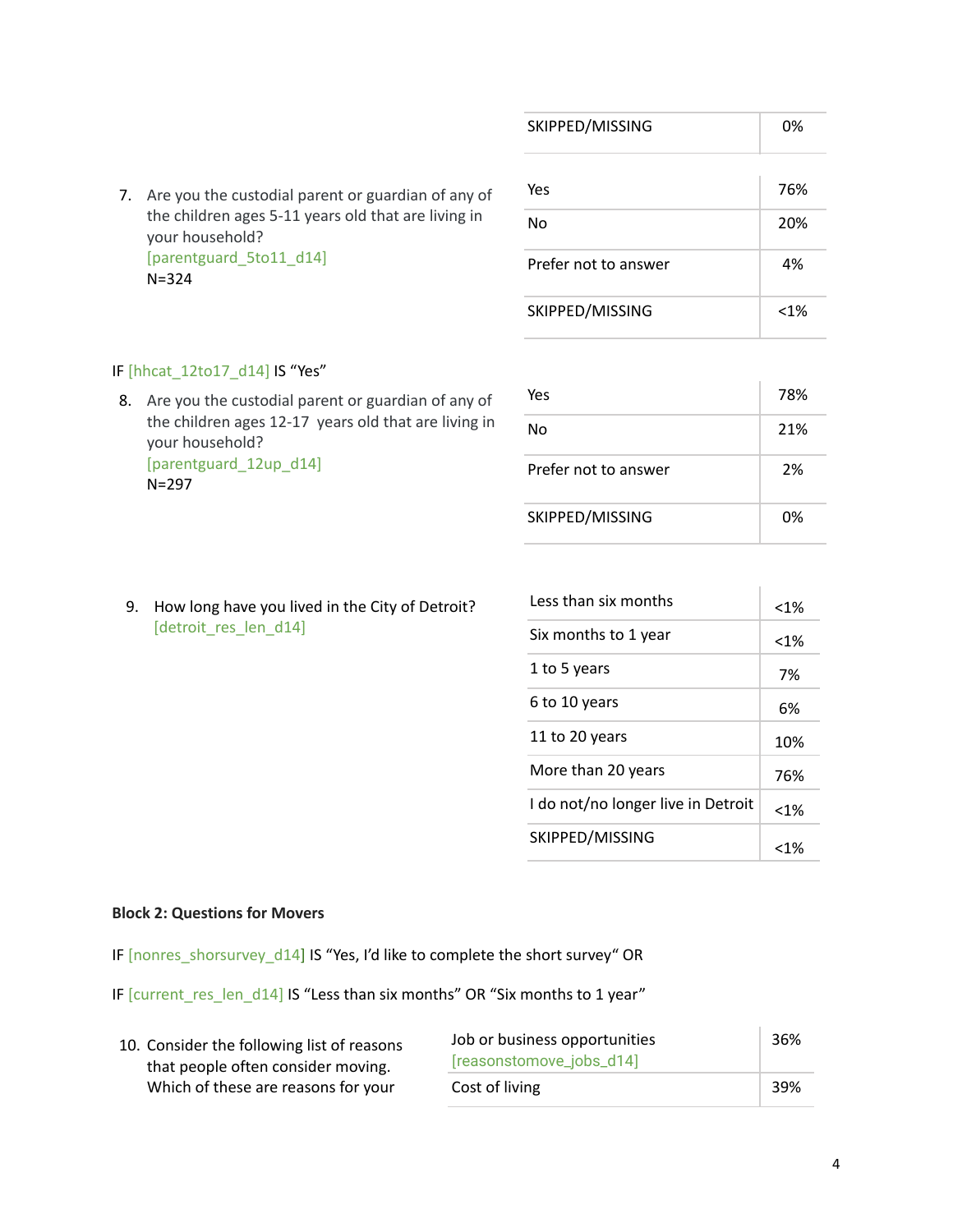| recent move? (Please select all that |
|--------------------------------------|
| apply) (RANDOMIZED)                  |
| $N = 123$                            |

| [reasonstomove_cost_d14]                 |     |
|------------------------------------------|-----|
| Family ties                              | 27% |
| [reasonstomove_family_d14]               |     |
| Schools or educational opportunities     | 26% |
| [reasonstomove_edu_d14]                  |     |
| Climate/weather                          | 23% |
| [reasonstomove_climate_d14]              |     |
| Crime/safety                             | 40% |
| [reasonstomove_safety_d14]               |     |
| Recreational and outdoor activities      | 26% |
| [reasonstomove_recreation_d14]           |     |
| <b>Cultural activities</b>               | 18% |
| [reasonstomove_cultural_d1]              |     |
| Medical or health reasons                | 23% |
| [reasonstomove_health_d14]               |     |
| Retirement                               | 14% |
| [reasonstomove_retirement_d14]           |     |
| <b>Transportation issues</b>             | 17% |
| [reasonstomove_transit_d14]              |     |
| Neighborhood blight (e.g., abandoned     | 31% |
| buildings, vacant lots)                  |     |
| [reasonstomove_blight_d14]               |     |
| Financial hardship                       | 34% |
| [reasonstomove_fin_d14]                  |     |
| Landlord issues                          | 41% |
| [reasonstomove_landlord_d14]             |     |
| Reasons related to the COVID-19 pandemic | 22% |
| [reasonstomove_covid_d14]                |     |
| Other                                    | 30% |
| [reasonstomove_other_d14]                |     |
| SKIPPED/MISSING                          | 0%  |

| 11. How has your last move changed your quality of life? | TWIY QUAILLY OF THE HAS R     |
|----------------------------------------------------------|-------------------------------|
| [move qol d14]                                           | worse                         |
|                                                          | My quality of life has n<br>. |

| My quality of life has gotten<br>worse  | 10% |
|-----------------------------------------|-----|
| My quality of life has not<br>changed   | 22% |
| My quality of life has gotten<br>hetter | 56% |
| Don't know                              | 11% |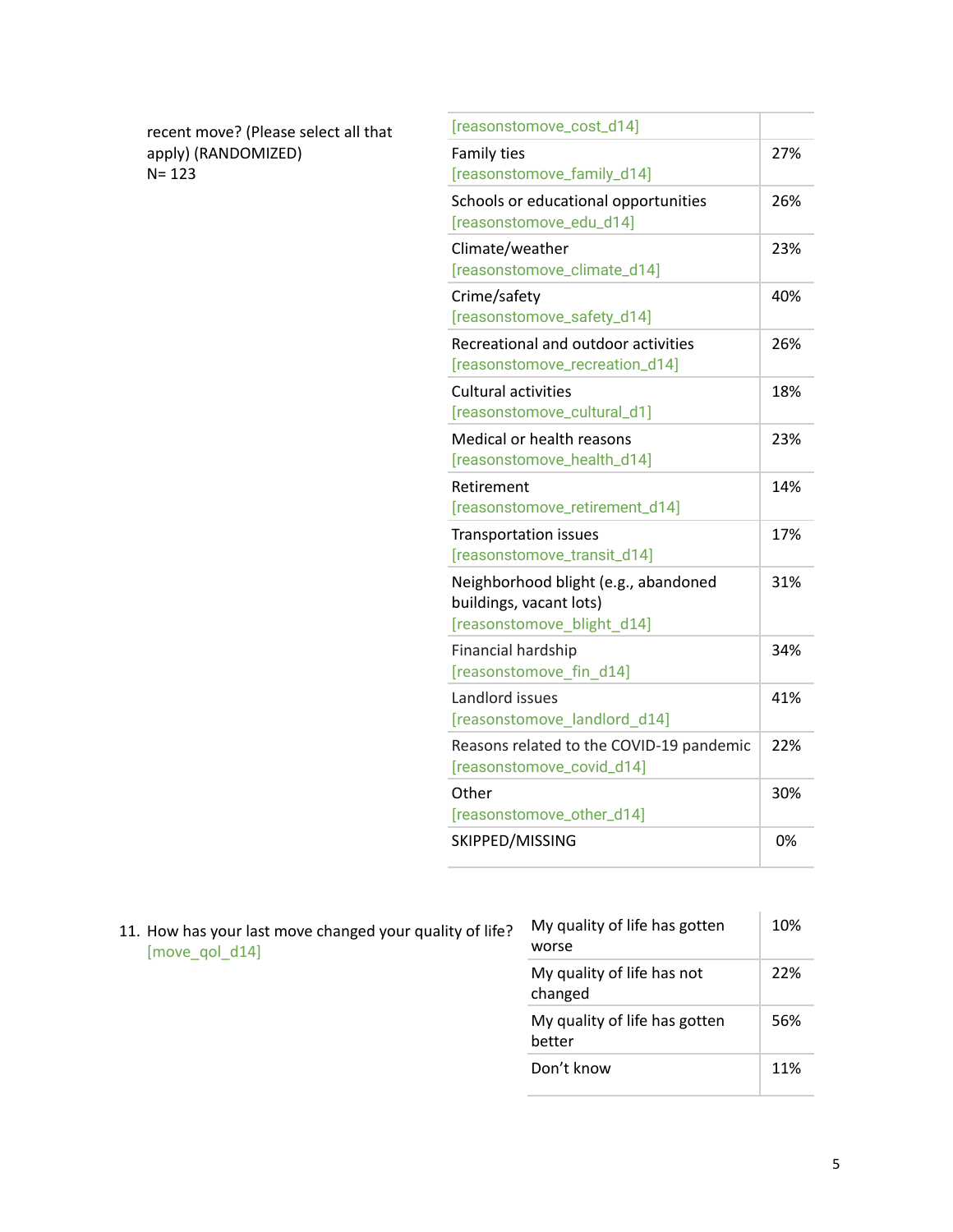<1%

#### **Block 3: Neighborhood Satisfaction**

Now we have some questions about the conditions of your **neighborhood**.

12. On a scale of 1 to 7, where 1 means very dissatisfied and 7 means very satisfied, how satisfied overall are you with your neighborhood as a place to live? [nb\_satis\_d14]

| 1- Very dissatisfied                     | 8%     |
|------------------------------------------|--------|
| 2- Mostly dissatisfied                   | 8%     |
| 3- Somewhat dissatisfied                 | 14%    |
| 4- Neither satisfied nor<br>dissatisfied | 9%     |
| 5- Somewhat satisfied                    | 21%    |
| 6- Mostly satisfied                      | 23%    |
| 7- Very satisfied                        | 17%    |
| SKIPPED/MISSING                          | $<$ 1% |
|                                          |        |
| Improving                                | 38%    |
| Declining                                | 19%    |
| Staying the same                         | 39%    |
| Don't know                               | 4%     |
| SKIPPED/MISSING                          | /۱۵ -  |

13. Thinking about the quality of life in your neighborhood, over the **past year** do you feel it is improving, declining, or staying the same? [ $nb$  qol  $d14$ ]

14. In the **past year** I have noticed… [nb\_chng\_pop\_d14]

| More people moving into my<br>neighborhood                 | 41%  |
|------------------------------------------------------------|------|
| More people moving out of my<br>neighborhood               | 13%  |
| No change in people moving in or out<br>of my neighborhood | 34%  |
| Don't know                                                 | 12%  |
| SKIPPED/MISSING                                            | 1% > |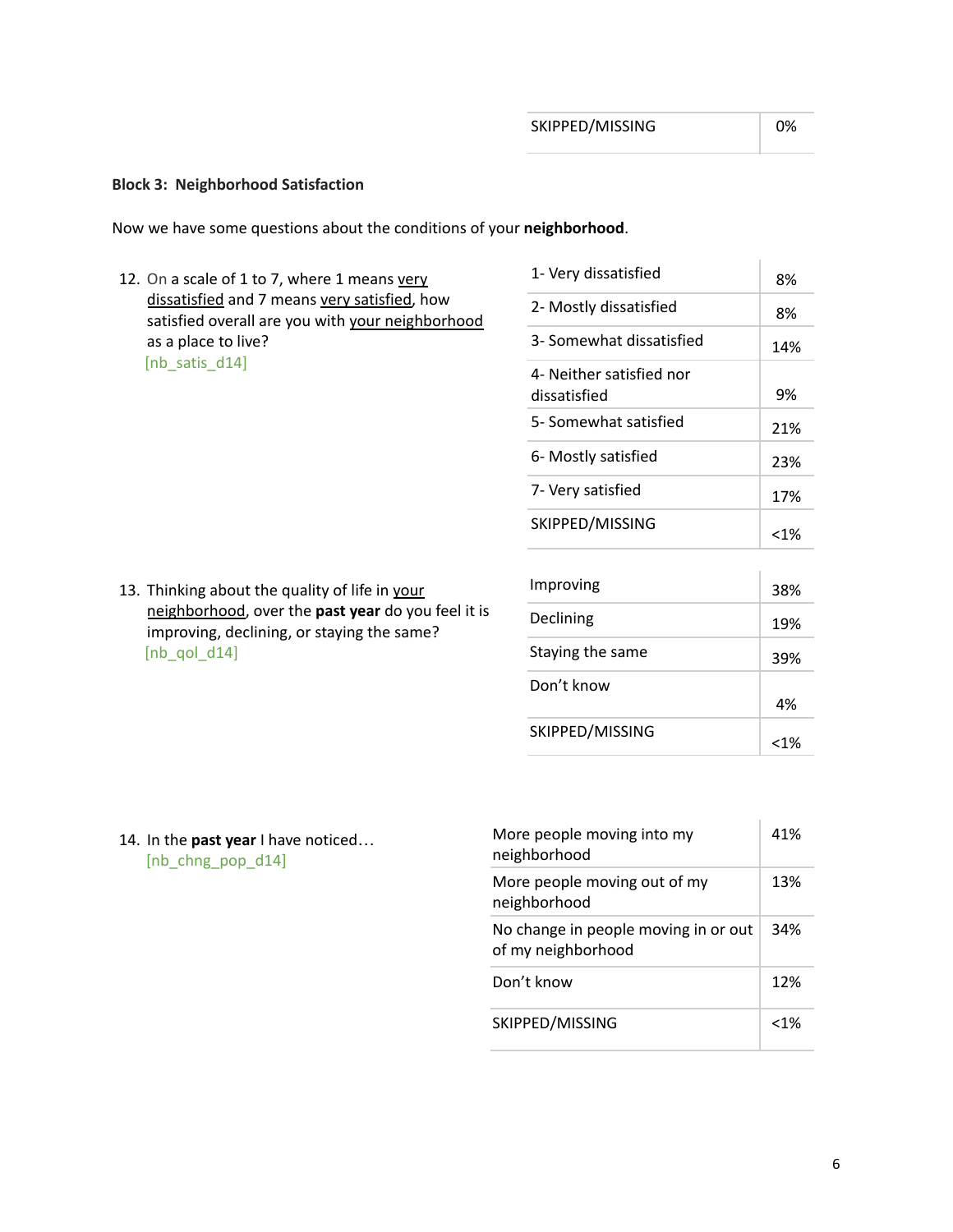| 15. In the <b>past year</b> I have noticed<br>[nb chng bus d14] | More businesses opening in my<br>neighborhood                    | 36% |
|-----------------------------------------------------------------|------------------------------------------------------------------|-----|
|                                                                 | More businesses closing in my<br>neighborhood                    | 18% |
|                                                                 | No change in businesses opening or<br>closing in my neighborhood | 36% |
|                                                                 | Don't know                                                       | 11% |
|                                                                 | SKIPPED/MISSING                                                  | 1%  |

16. In the **past year** I have noticed… [nb\_chng\_safety\_d14]

17. In the **past year** I have noticed… [nb\_chng\_attractive\_d14]

| 16%     |
|---------|
| 21%     |
| 54%     |
| 10%     |
| $< 1\%$ |
|         |

My neighborhood is more attractive  $\begin{array}{|c|c|} 29\% \end{array}$ My neighborhood is less attractive 20% My neighborhood's attractiveness hasn't changed 44% Don't know 7% SKIPPED/MISSING <1%

18. When you walk in your neighborhood, how safe do you feel? [walk\_safety\_d14]

| Not safe        | 18%     |
|-----------------|---------|
| Somewhat safe   | 54%     |
| Very safe       | 23%     |
| Don't know      | 6%      |
| SKIPPED/MISSING | $< 1\%$ |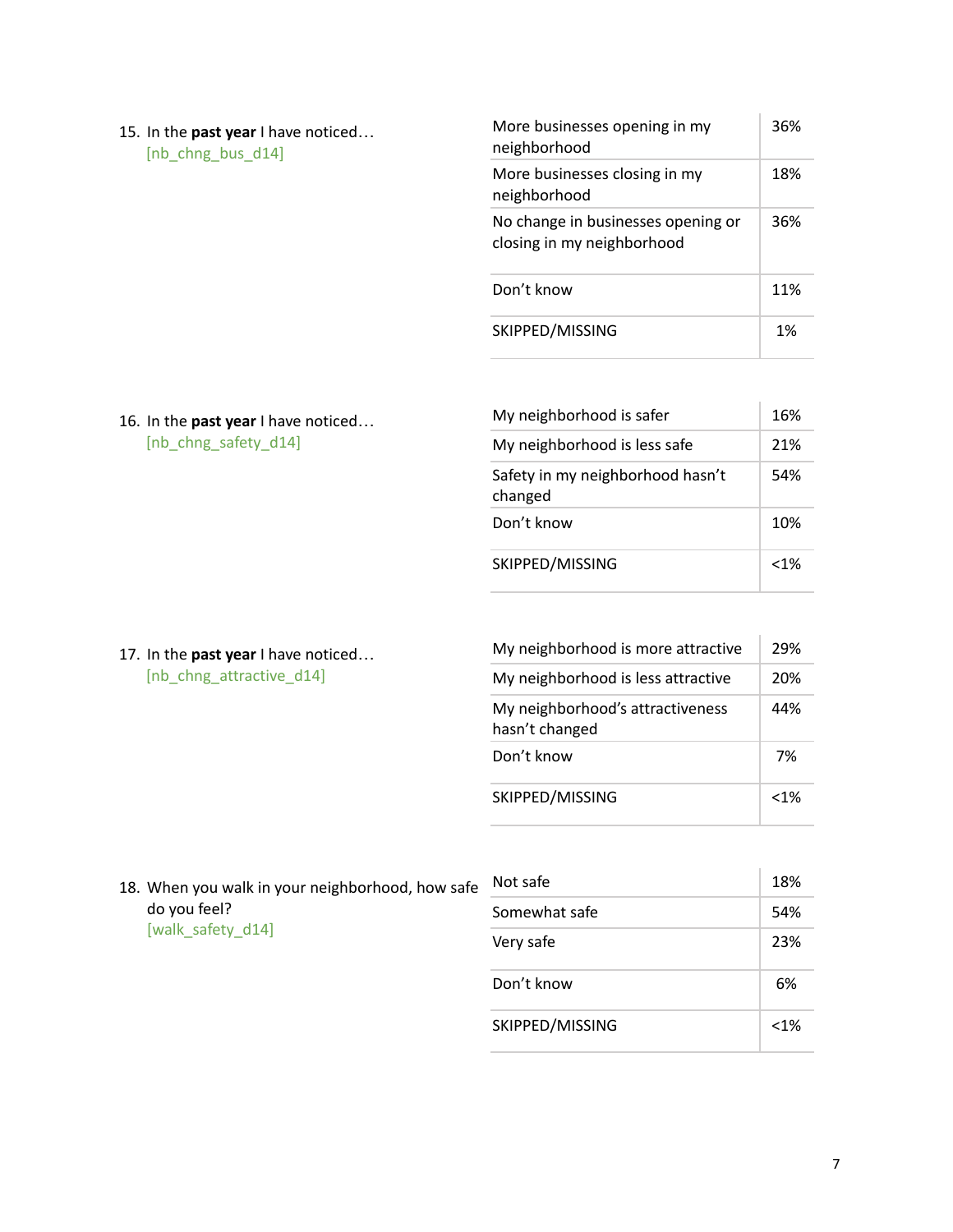| 19. Over the past several months, have you had<br>thoughts about moving from the place where you<br>live now?<br>[relocation1 d14] | Yes             | 54% |
|------------------------------------------------------------------------------------------------------------------------------------|-----------------|-----|
|                                                                                                                                    | No              | 45% |
|                                                                                                                                    | SKIPPED/MISSING | 1%> |

# IF [relocation1\_d14] IS "Yes"

20. If you were to move from the place where you live now, where would you be most likely to move? [relocation2\_d14]  $N = 995$ 

| Another location within the City<br>of Detroit                                 | 24% |
|--------------------------------------------------------------------------------|-----|
| Another place in the Metro<br>Detroit area (outside of the City<br>of Detroit) | 31% |
| <b>Outside of the Metro Detroit</b><br>area                                    | 31% |
| Don't know                                                                     | 14% |
| SKIPPED/MISSING                                                                | 1%  |

## **Block 4: Healthcare**

Now we have some questions about your experience with **healthcare**.

| 21. When was the last time you saw a doctor<br>or other health care professional for a<br>physical or regular check-up?<br><b>CEAL core survey item</b> | Never                            | 1%                   |         |
|---------------------------------------------------------------------------------------------------------------------------------------------------------|----------------------------------|----------------------|---------|
|                                                                                                                                                         | Within the past 12 months/1 year | 83%                  |         |
|                                                                                                                                                         | 1 to 2 years ago                 | 11%                  |         |
|                                                                                                                                                         | [doctor visit d14]               | 3 to 4 years ago     | 3%      |
|                                                                                                                                                         |                                  | 5 to 9 years ago     | 2%      |
|                                                                                                                                                         |                                  | 10 years ago or more | 1%      |
|                                                                                                                                                         |                                  | SKIPPED/MISSING      | $< 1\%$ |
|                                                                                                                                                         |                                  |                      |         |

22. Is there a place that you usually go when you are sick? [sick\_place\_d14]

| Yes [GO TO [place for care d14]] | 84%     |
|----------------------------------|---------|
| No [GO TO [insured d14]]         | 14%     |
| Don't know [GO TO [insured d14]] | 2%      |
| SKIPPED/MISSING                  | $< 1\%$ |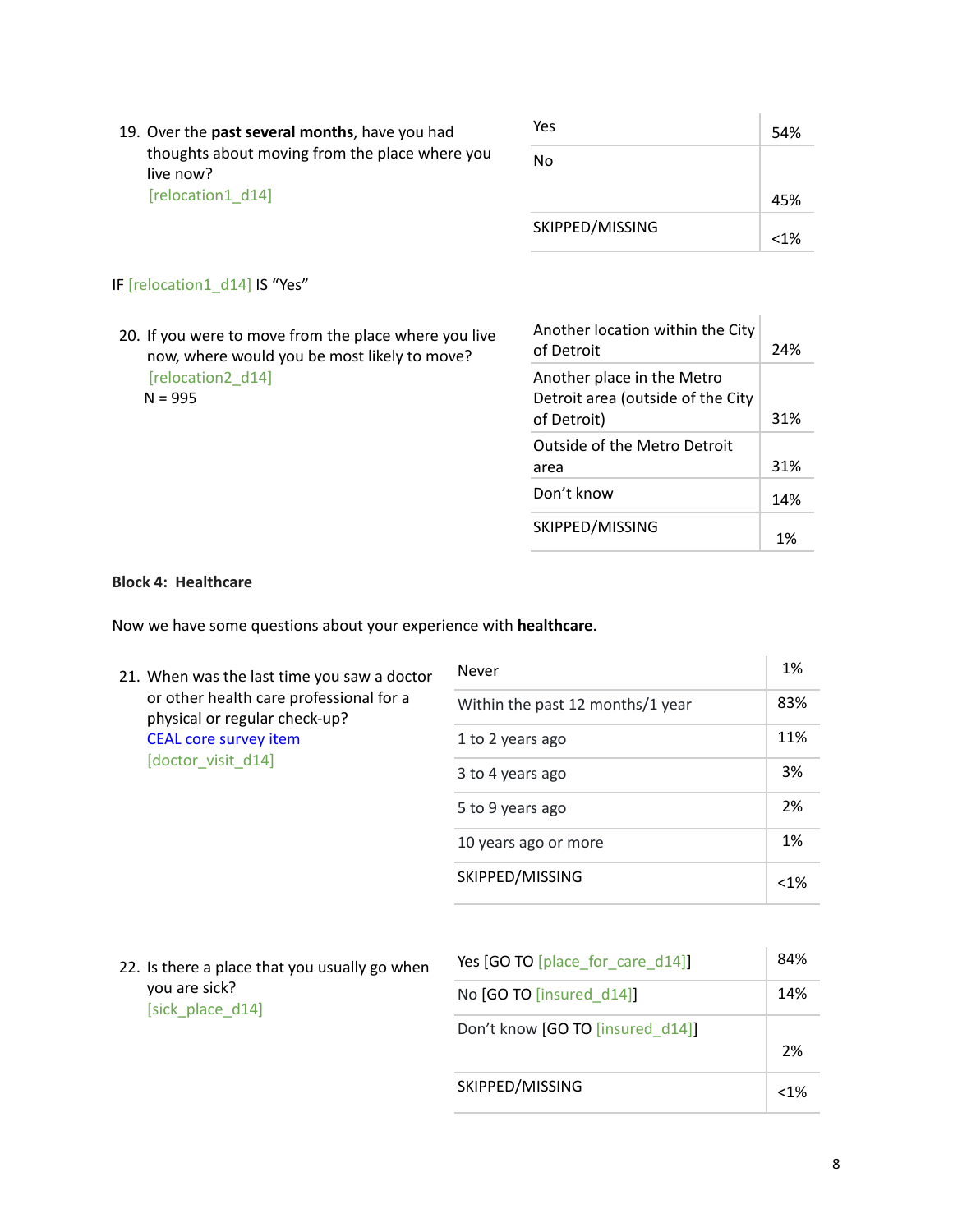#### [IF [sick\_place\_d14] IS "Yes"]

23. What kind of place do you go most often? [place\_for\_care\_d14]  $N = 1,616$ 

| Clinic or health center        | 19%     |
|--------------------------------|---------|
| Doctor's office                | 58%     |
| Hospital Emergency Room        | 10%     |
| Other urgent care clinic       | 8%      |
| Hospital outpatient department | 3%      |
| Some other place               | 1%      |
| Don't know                     | 1%      |
| SKIPPED/MISSING                | $< 1\%$ |

24. Do you have any kind of health insurance or health care plan? This includes health insurance you get from your job or school, that you buy yourself, and programs like Medicare and Medicaid. CEAL core survey item

L.

| Yes [GO TO [insurance type d14]]      | 90%     |
|---------------------------------------|---------|
| No [GO TO [insurance_lost_covid_d14]] | 8%      |
| Don't know [GO TO [challenges d14]]   | $< 1\%$ |
| SKIPPED/MISSING                       | $< 1\%$ |

#### [IF [insured\_d14] IS "No"]

[insured\_d14]

25. Did you lose health care coverage during the COVID-19 pandemic? CEAL core survey item [insurance\_lost\_covid\_d14] N=114

| Yes [GO TO [challenges d14]] | 32% |
|------------------------------|-----|
| No                           |     |
|                              | 68% |
| SKIPPED/MISSING              | 0%  |

#### [IF [insured\_d14] IS "Yes"]

26. What is the primary kind of health insurance or health care plan that you have now? CEAL core survey item [insurance\_type\_d14]

N= 1,755

| Private health insurance through a job or<br>school                      | 34% |
|--------------------------------------------------------------------------|-----|
| Insurance bought through a government<br>exchange such as healthcare.gov | 3%  |
| Insurance bought from a health plan or<br>company                        | 4%  |
| Medicare                                                                 | 27% |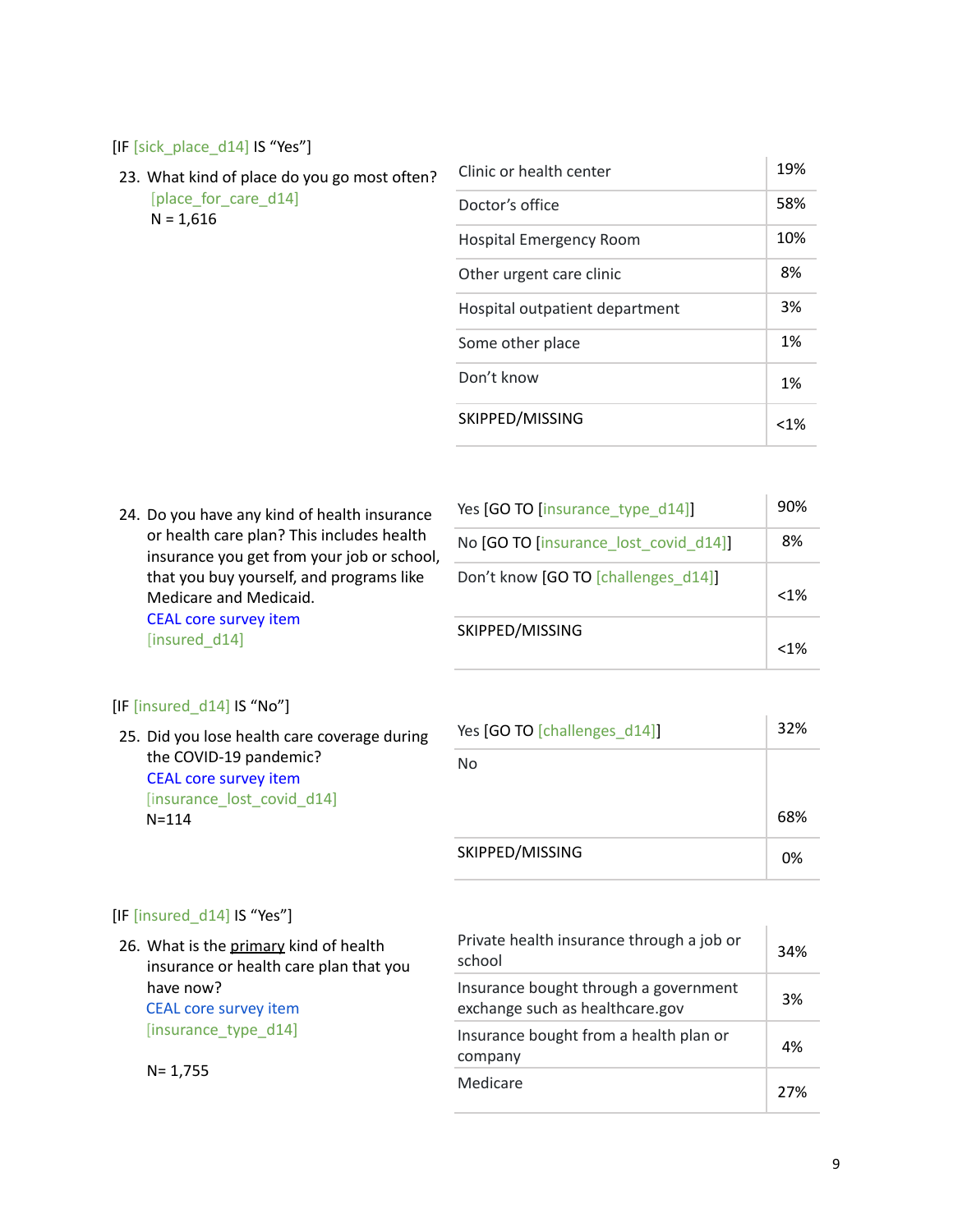| Medi-Gap                      | $< 1\%$ |
|-------------------------------|---------|
| Medicaid                      | 27%     |
| CHIP or kid's state insurance | $< 1\%$ |
| Military health care          | 1%      |
| Indian Health Service         | 0%      |
| Other                         | 1%      |
| Don't know                    | 3%      |
| SKIPPED/MISSING               | <1%     |

## [IF [insurance\_type\_d14] IS "Other"]

27. Please describe the reason you selected 'other' in the previous question: (TEXT BOX)

## **Block 5: Pandemic Experience and Testing**

Now we will shift to asking questions about how you are experiencing the impacts of the COVID-19 pandemic.

The COVID-19 pandemic may cause challenges for some people, whether they get COVID-19 or not. In the **past month** have you or your family experienced any of the below challenges? CEAL core survey items

|                                                                                               | No, this is not<br>a challenge | Yes, this is a<br>minor challenge | Yes, this is a<br>major challenge | SKIPPED/<br><b>MISSING</b> |
|-----------------------------------------------------------------------------------------------|--------------------------------|-----------------------------------|-----------------------------------|----------------------------|
| 28. Getting the health care I need<br>(including for mental health)<br>[challenge health d14] | 75%                            | 17%                               | 7%                                | 1%                         |
| 29. Having a place to live<br>[challenge house d14]                                           | 82%                            | 9%                                | 7%                                | 2%                         |
| 30. Getting enough food to eat<br>[challenge food d14]                                        | 73%                            | 18%                               | 7%                                | 2%                         |
| 31. Having clean water to drink<br>[challenge water d14]                                      | 85%                            | 11%                               | 3%                                | 2%                         |
| 32. Getting the medicine I need<br>[challenge meds d14]                                       | 83%                            | 11%                               | 4%                                | 2%                         |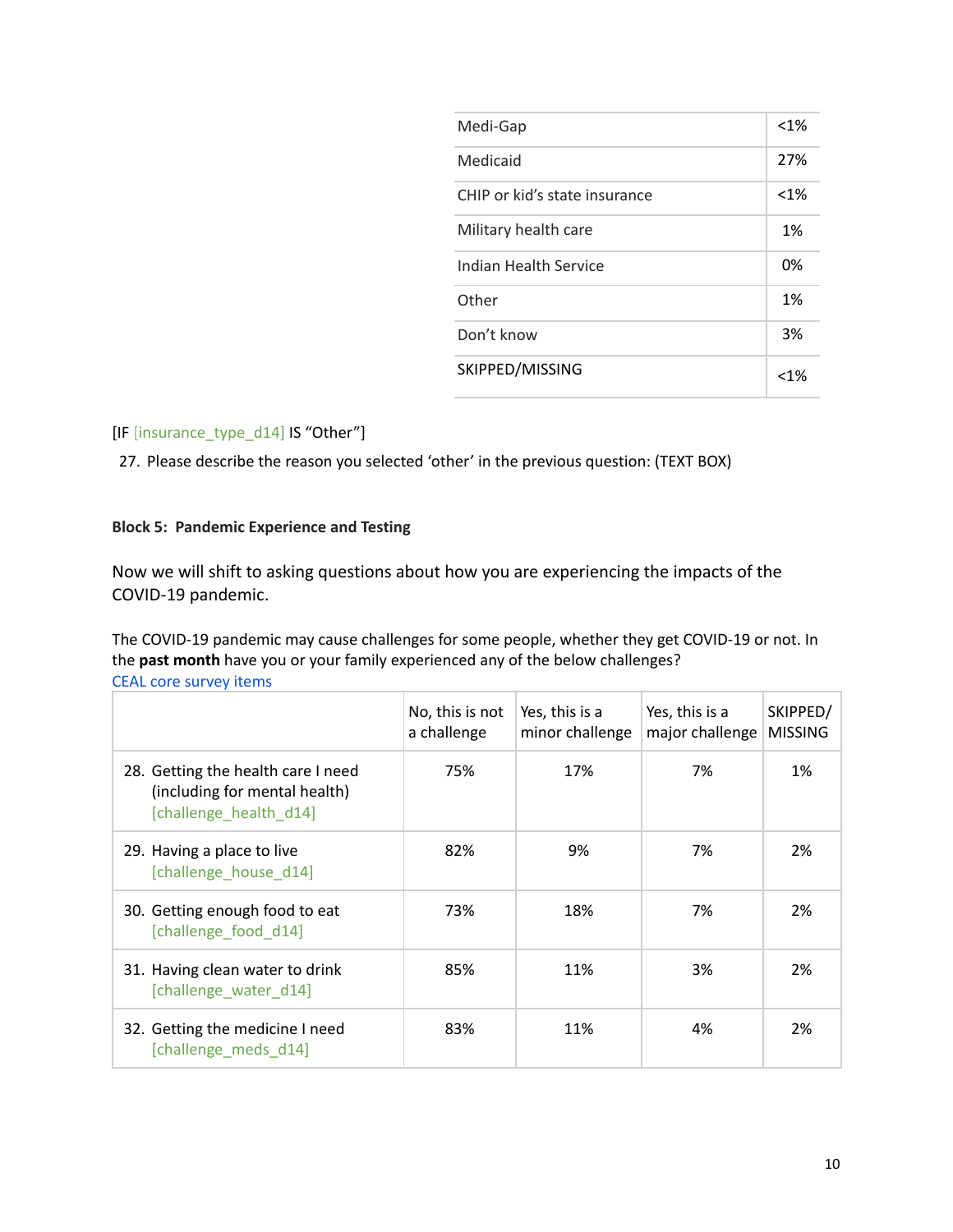| 33. Getting to where I need to go<br>[challenge transpo d14]                         | 72% | 17% | 9%  | 2% |
|--------------------------------------------------------------------------------------|-----|-----|-----|----|
| 34. Taking care of my children or other<br>people in my care<br>[challenge care d14] | 77% | 14% | .5% | 4% |

35. Have you ever been tested for COVID-19? CEAL core survey item [covid\_test\_ever\_d14]

| Yes             | 74%  |
|-----------------|------|
| No              | 26%  |
| SKIPPED/MISSING | < 1% |

## IF [covid\_test\_ever\_d14] IS "Yes"

36. Have you ever tested positive for COVID-19? CEAL core survey item [covid\_postest\_d14]

| Yes             | 18% |
|-----------------|-----|
| No              | 82% |
| SKIPPED/MISSING | 1%  |

 $\mathbb{I}$ 

N= 1,397

#### **Block 6: Vaccination**

| 37. Have you received a COVID-19 vaccine?<br><b>CEAL core survey item</b> | Yes (I have received at least one<br>dose/injection of a vaccine) | 67% |
|---------------------------------------------------------------------------|-------------------------------------------------------------------|-----|
| [vac received d14]                                                        | No                                                                |     |
|                                                                           |                                                                   | 32% |
|                                                                           | SKIPPED/MISSING                                                   | 1%  |
|                                                                           |                                                                   |     |

## IF [vac\_received\_d14] IS "Yes"

38. Where did you receive the COVID-19 vaccine? [vac\_where\_d14] N=1,361

| <b>Vaccination Clinic</b>        | 44% |
|----------------------------------|-----|
| Pharmacy                         | 18% |
| My health care provider's office | 11% |
| At home                          | 4%  |
| Other                            | 24% |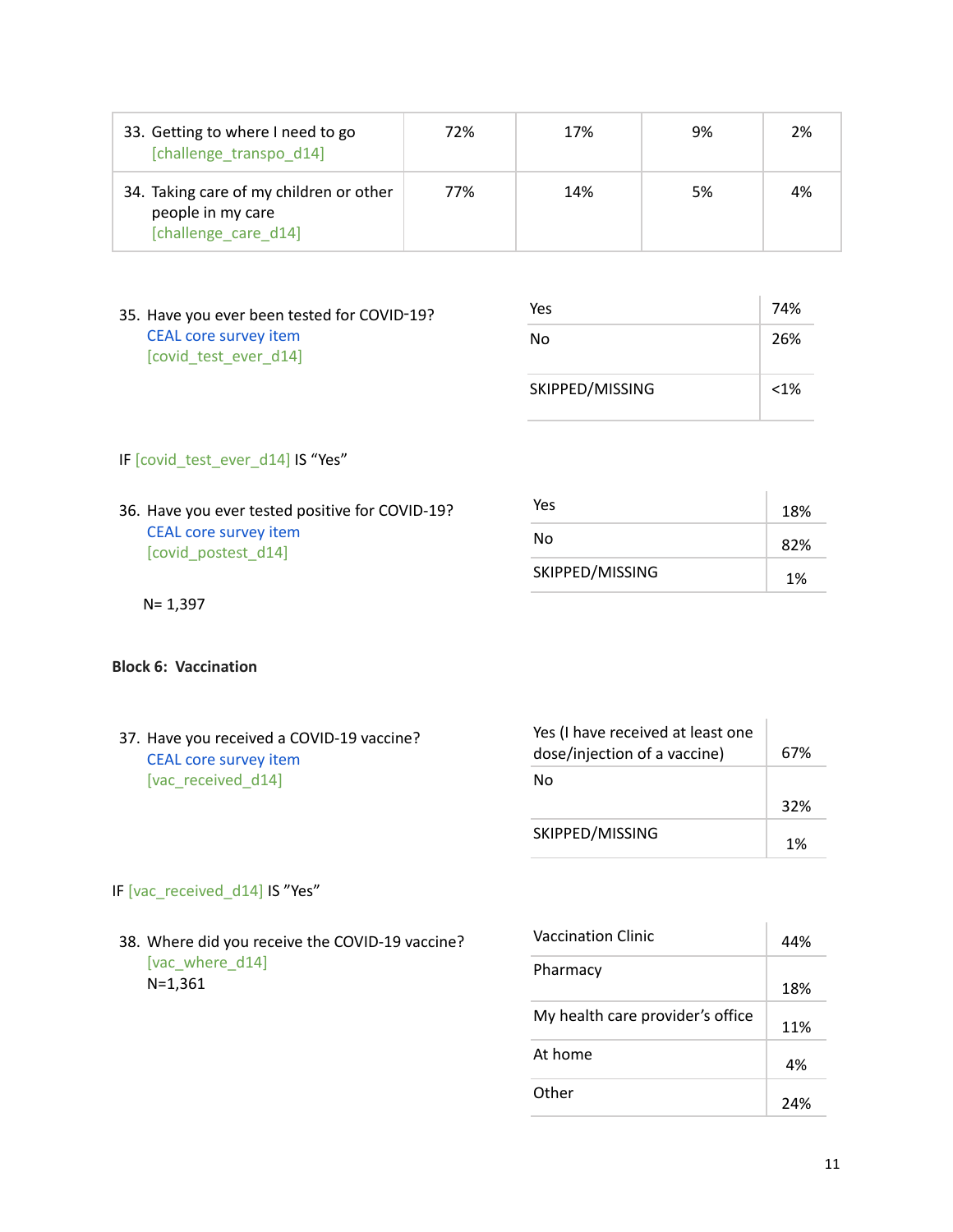$\mathbf{r}$ 

IF [vac\_received\_d14] IS "Yes"

39. Which type of COVID-19 vaccine did you receive? [vac\_type\_d14] N= 1,361

| I got a one-dose vaccine<br>(e.g., Johnson & Johnson or<br>AstraZeneca)              | 5%     |
|--------------------------------------------------------------------------------------|--------|
| I got the first dose/injection of a<br>two-dose vaccine (e.g., Moderna<br>or Pfizer) | 10%    |
| I got both doses/injections of a<br>two-dose vaccine<br>(e.g., Moderna or Pfizer)    | 84%    |
| Other                                                                                | $<$ 1% |
| Don't know                                                                           | 1%     |
| SKIPPED/MISSING                                                                      | <1%    |

IF [vac\_type\_d14] IS "I got the first dose/injection of a two-dose vaccine (e.g., Moderna or Pfizer)"

| 40. How likely are you to get the second dose of |
|--------------------------------------------------|
| your COVID-19 vaccine?                           |
| [vac dose2 $d14$ ]                               |
| $N = 119$                                        |
|                                                  |

| 1 - Not at all likely | 3%  |
|-----------------------|-----|
| $\overline{2}$        | 1%  |
| 3                     |     |
|                       | 4%  |
| 4 - Neutral           | 13% |
| 5                     | 3%  |
| 6                     | 1%  |
| 7 - Very likely       | 75% |
| SKIPPED/MISSING       | 1%  |

If [vac\_received\_d14] IS "No"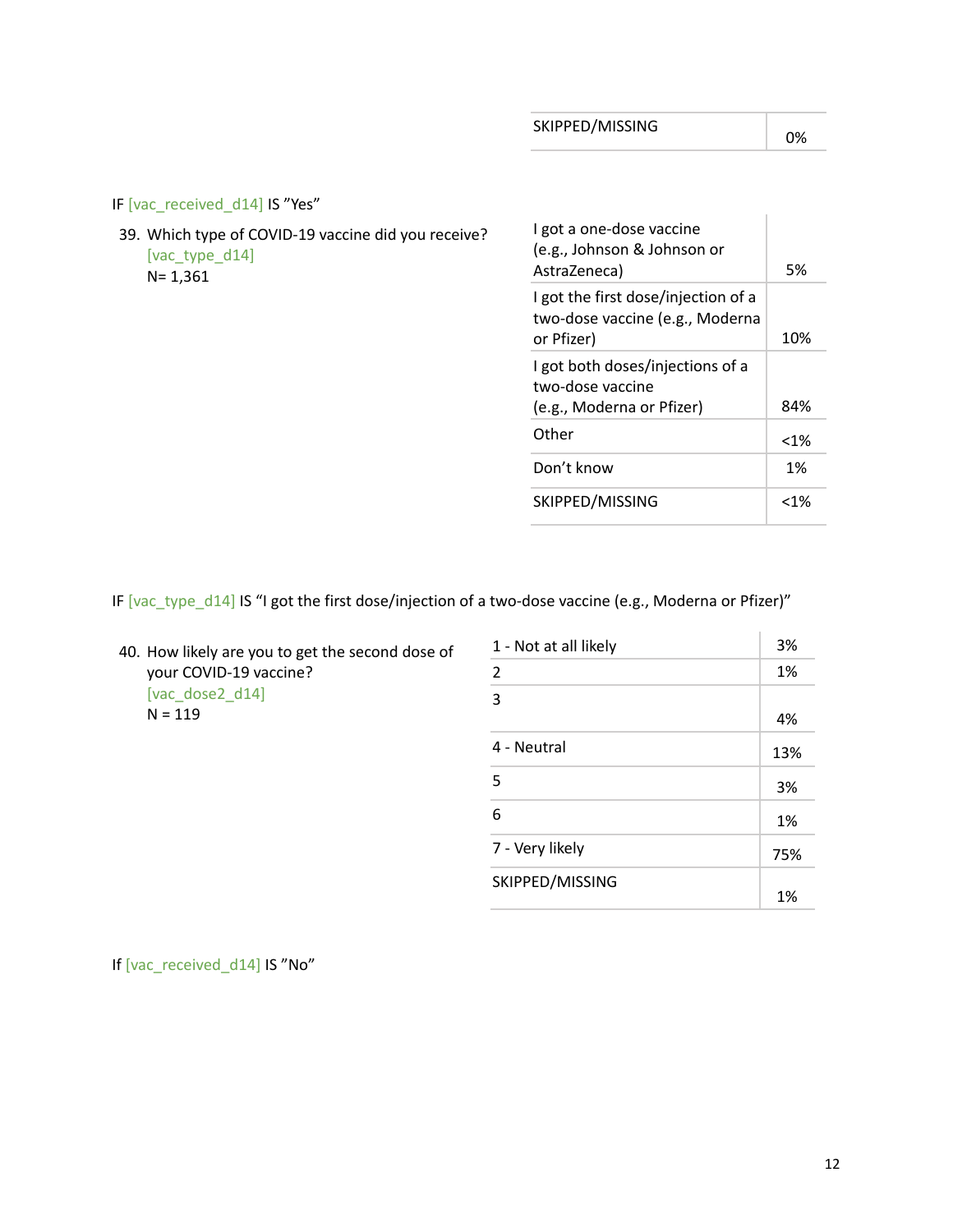| 41. How likely are you to get a COVID-19 vaccine in<br>the next several months? | 1 - Not at all likely | 56% |
|---------------------------------------------------------------------------------|-----------------------|-----|
|                                                                                 | 2                     | 5%  |
| <b>CEAL core survey item</b><br>[vac_future_d14]                                | 3                     | 1%  |
| $N = 514$                                                                       | 4 - Neutral           | 25% |
|                                                                                 | 5                     | 4%  |
|                                                                                 | 6                     | 2%  |
|                                                                                 | 7 - Very likely       | 7%  |
|                                                                                 | SKIPPED/MISSING       | 1%  |

# IF [covid\_postest\_d14] IS "Yes" and [vac\_received\_d14] IS "Yes"

| 42. Since being vaccinated have you tested positive for | Yes             | 12% |
|---------------------------------------------------------|-----------------|-----|
| COVID-19? [vac postvac pos d14]                         | No              | 88% |
| $N = 163$                                               | SKIPPED/MISSING | 1%  |

# If [vac\_received\_d14] IS "Yes"

| 43. If you qualified for a booster dose of the COVID-19                                             | I have already gotten a booster            | 20% |
|-----------------------------------------------------------------------------------------------------|--------------------------------------------|-----|
| vaccine recommended by the FDA and the CDC<br>would you get it? [booster intent d14]<br>$N = 1,361$ | Yes, I will definitely get a booster       | 38% |
|                                                                                                     | I will probably get a booster              | 23% |
|                                                                                                     | I will probably not get a booster          | 13% |
|                                                                                                     | No, I will definitely not get a<br>booster | 5%  |
|                                                                                                     | SKIPPED/MISSING                            | 1%  |

# IF [vac\_received\_d14] IS "No"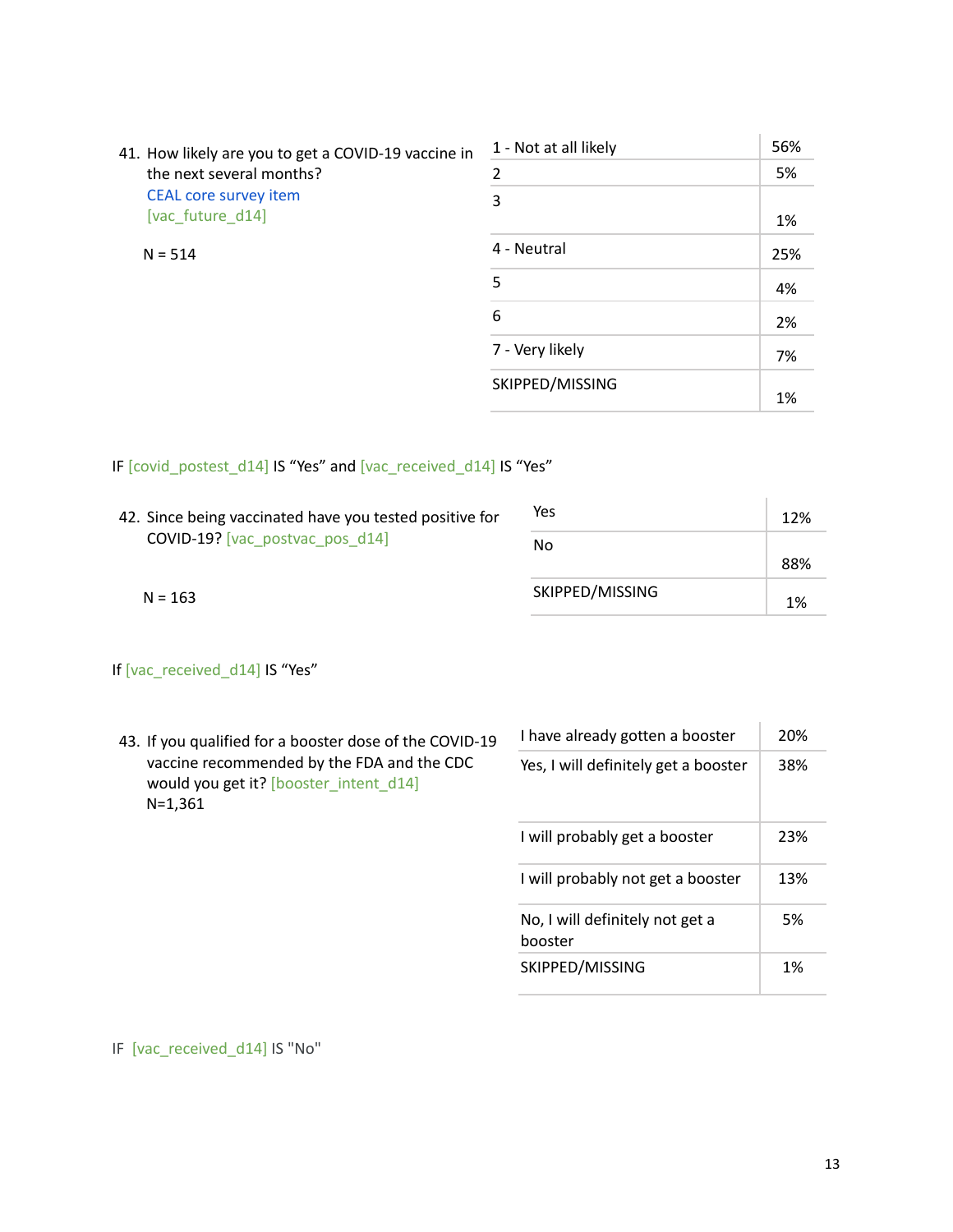You indicated that you have not yet received a COVID-19 vaccine. Please indicate which, if any, of the following are reasons why you have not been vaccinated. For each of the reasons below, please indicate "yes" (if it is a reason) or "no" (if it is not a reason). CEAL core survey items (ORDER RANDOMIZED, EXCEPT WHERE NOTED) The Control of the

| $N = 514$                                                                                                                    | Yes | No  | SKIPPED/<br><b>MISSING</b> |
|------------------------------------------------------------------------------------------------------------------------------|-----|-----|----------------------------|
| 44. I do not get vaccines in general. [novac_belief_d14]                                                                     | 36% | 60% | 4%                         |
| 45. I have concerns about the effectiveness of COVID-19 vaccines.<br>[novac_efficacy_d14] (PLACEMENT FIXED)                  | 69% | 27% | 5%                         |
| 46. I have concerns about the safety or side effects of COVID-19<br>vaccines. [novac safetysideeffect d14] (PLACEMENT FIXED) | 81% | 14% | 5%                         |
| 47. I feel my risk of getting COVID-19 is low. [novac_lowrisk_d14]<br>(PLACEMENT FIXED)                                      | 42% | 54% | 4%                         |
| 48. I don't know how to schedule a vaccine appointment.<br>[novac_appt_d14]                                                  | 8%  | 86% | 6%                         |
| 49. I don't have transportation to get to a vaccine site.<br>[novac_transport_d14]                                           | 9%  | 85% | 6%                         |
| 50. I don't have time to get vaccinated. [novac_time_d14]                                                                    | 12% | 83% | 5%                         |
| 51. I might need to miss work if the side effects of the vaccine make me<br>feel sick. [novac_work_d14]                      | 32% | 61% | 7%                         |
|                                                                                                                              |     |     |                            |

52. How confident are you that the COVID-19 vaccines currently available in the U.S. are safe? CEAL core survey item [vac\_safe\_d14]

| Very confident       | 36% |
|----------------------|-----|
| Somewhat confident   | 30% |
| Not too confident    | 12% |
| Not at all confident | 14% |
| Don't know           | 8%  |
| SKIPPED/MISSING      | <1% |

#### **Block 7: Vaccines for Children**

The following block of questions is only shown to respondents who indicated they were the legal guardian or custodial parent of a child aged 0-18 in their household (IF [parentguard\_d14] IS "Yes").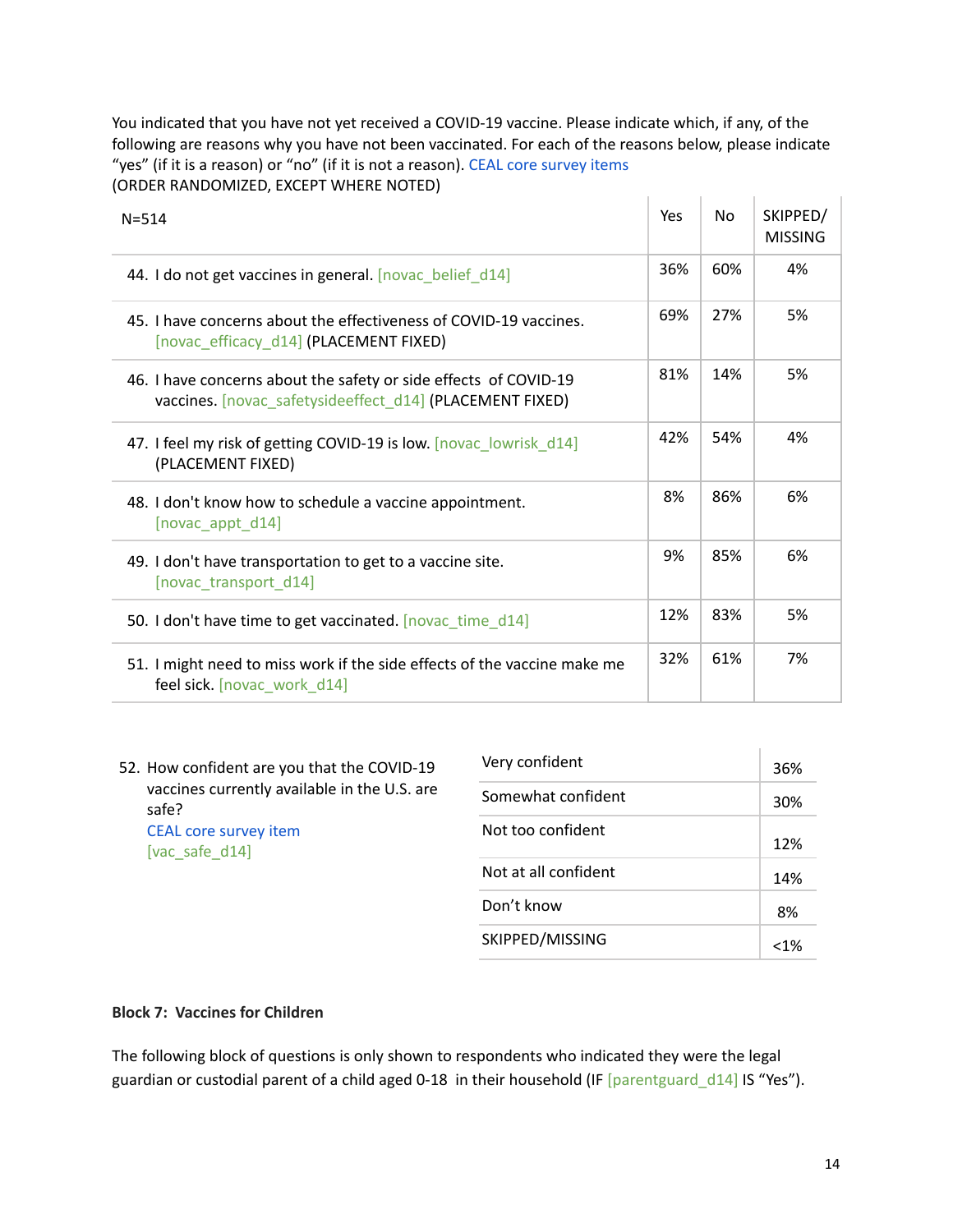#### IF [hhcat\_12to17\_d14] IS GREATER THAN 1

| 53. Has your child/children ages 12-17 already<br>been vaccinated against COVID-19?<br>[vac kids older d14] | Yes             | 39% |
|-------------------------------------------------------------------------------------------------------------|-----------------|-----|
|                                                                                                             | Nο              | 61% |
| $N = 236$                                                                                                   | SKIPPED/MISSING | 0%  |

#### IF [hhcat\_12to17\_d14] IS GREATER THAN 1 AND [vac\_kids\_older\_d14] IS "No"

54. For your child/children ages 12-17, how comfortable are you getting your child/children vaccinated against COVID-19 in the future? [vac\_kids\_older\_comfort\_d14] N=133

| 1 - Not at all comfortable | 56% |
|----------------------------|-----|
| $\overline{2}$             | 6%  |
| 3                          | 2%  |
| 4 - Neutral                | 29% |
| 5                          | 1%  |
| 6                          | 2%  |
| 7 - Very comfortable       | 4%  |
| SKIPPED/MISSING            | 0%  |

#### IF [hhcat\_5to11\_d14] IS GREATER THAN 1

55. Has your child/children ages 5-11 already been vaccinated against COVID-19? [vac\_kids\_younger\_d14] N=252

| Yes             | 4%  |
|-----------------|-----|
| No              | 95% |
| SKIPPED/MISSING | 1%  |

# IF [vac\_kids\_younger\_d14] IS "No"

56. For your child/children under age 5-11, how comfortable are you getting your child/children vaccinated against COVID-19 once they are eligible? [vac\_kids\_younger\_comfort\_d14] N=236

| 1 - Not at all comfortable | 43%    |
|----------------------------|--------|
| $\overline{2}$             | 8%     |
| 3                          | 6%     |
| 4 - Neutral                | 25%    |
| 5                          | 6%     |
| 6                          | 3%     |
| 7 - Very comfortable       | 9%     |
| SKIPPED/MISSING            | $<$ 1% |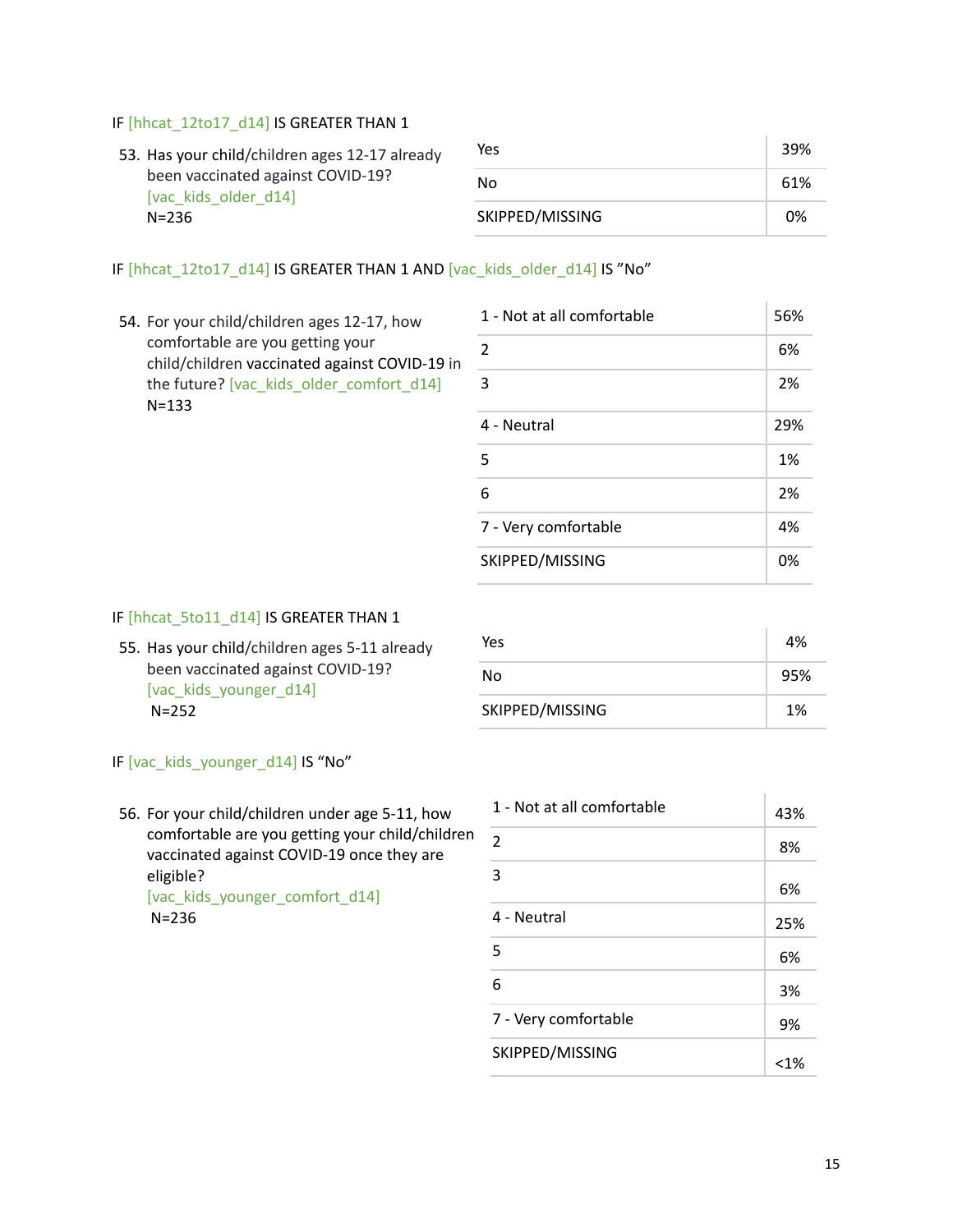## **Block 8: Vaccine Attitudes**

| 57. How much do you support or oppose<br>businesses requiring proof of COVID-19 vaccine<br>in order to enter their business?<br>[vac require business d14] | Strongly oppose            | 25% |
|------------------------------------------------------------------------------------------------------------------------------------------------------------|----------------------------|-----|
|                                                                                                                                                            | Somewhat oppose            | 10% |
|                                                                                                                                                            | Neither support nor oppose | 21% |
|                                                                                                                                                            | Somewhat support           | 15% |
|                                                                                                                                                            | Strongly support           | 29% |
|                                                                                                                                                            | SKIPPED/MISSING            | 1%  |

|                            | 58. How much do you support or oppose                                                   | Strongly oppose            | 28% |  |
|----------------------------|-----------------------------------------------------------------------------------------|----------------------------|-----|--|
|                            | employers requiring employees to get a<br>COVID-19 vaccine in order to remain employed? | Somewhat oppose            | 9%  |  |
| [vac_require_employer_d14] |                                                                                         | Neither support nor oppose |     |  |
|                            |                                                                                         | Somewhat sunnort           |     |  |

|                            | 28% |
|----------------------------|-----|
| Somewhat oppose            | 9%  |
| Neither support nor oppose | 17% |
| Somewhat support           | 15% |
| Strongly support           | 30% |
| SKIPPED/MISSING            | 1%  |

59. Do you typically get a flu vaccine **each year**? [flushot\_d14]

| Yes             | 46% |
|-----------------|-----|
| No              | 53% |
| SKIPPED/MISSING | 1%  |

60. How likely, if at all, are you to get the flu vaccine **this fall** or **winter**? [flushot\_intent\_d14]

| I have already received a flu<br>vaccine this year | 28% |
|----------------------------------------------------|-----|
| Very likely                                        | 18% |
| Somewhat likely                                    | 12% |
| Not very likely                                    | 13% |
| Not at all likely                                  | 28% |
| SKIPPED/MISSING                                    | 1%  |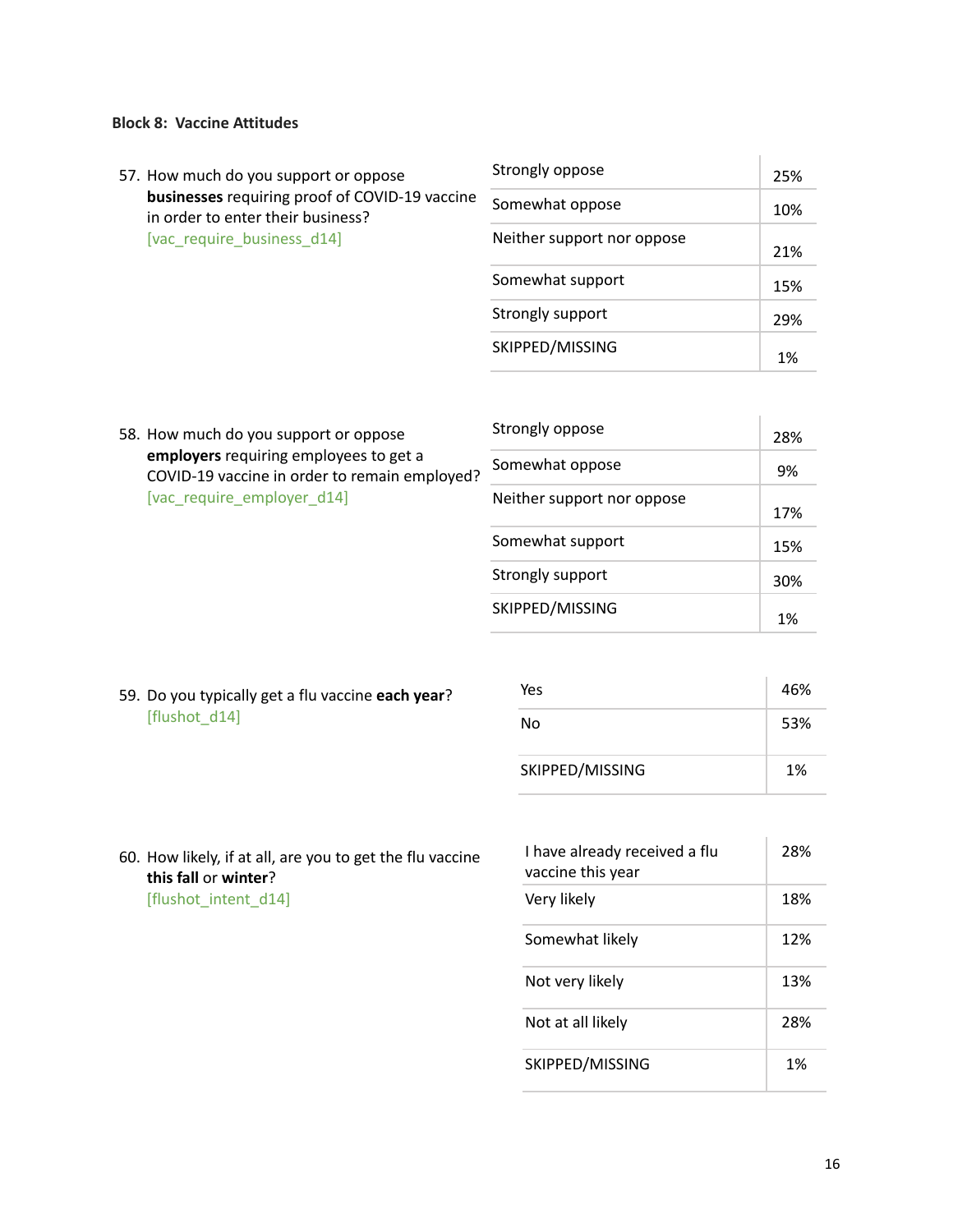#### **Block 9: Research Participation**

Now we are going to ask you some questions about COVID‑19 clinical trials.

A **clinical trial** is a kind of research study. Clinical trials study if treatments or vaccines are safe for people and if they work like they are supposed to.

Right now, clinical trials are being done across the U.S. to see if new treatments and vaccines for COVID-19 work to keep people healthy.

61. Have you ever enrolled in a COVID‑19 clinical trial? CEAL core survey item

| Yes, I signed up for a clinical trial for a<br>COVID-19 vaccine.<br>[trial signup vac d14]     | 2%  |
|------------------------------------------------------------------------------------------------|-----|
| Yes, I signed up for a clinical trial for a<br>COVID-19 treatment.<br>[trial signup treat d14] | 1%  |
| No, I have never signed up for a<br>COVID-19 clinical trial.                                   | 97% |
| [trial signup no d14]                                                                          |     |
| SKIPPED/MISSING                                                                                | 1%  |

 $\mathbf{r}$ 

62. If you get COVID-19, how willing would you be to sign up for a clinical trial for a COVID-19 treatment? CEAL core survey item [trial\_signup\_willing\_d14]

| 1 - Not at all willing | 35% |
|------------------------|-----|
| $\overline{2}$         | 4%  |
| 3                      | 2%  |
| 4 - Neutral            | 28% |
| 5                      | 6%  |
| 6                      | 5%  |
| 7 - Very willing       | 19% |
| SKIPPED/MISSING        | 1%  |
|                        |     |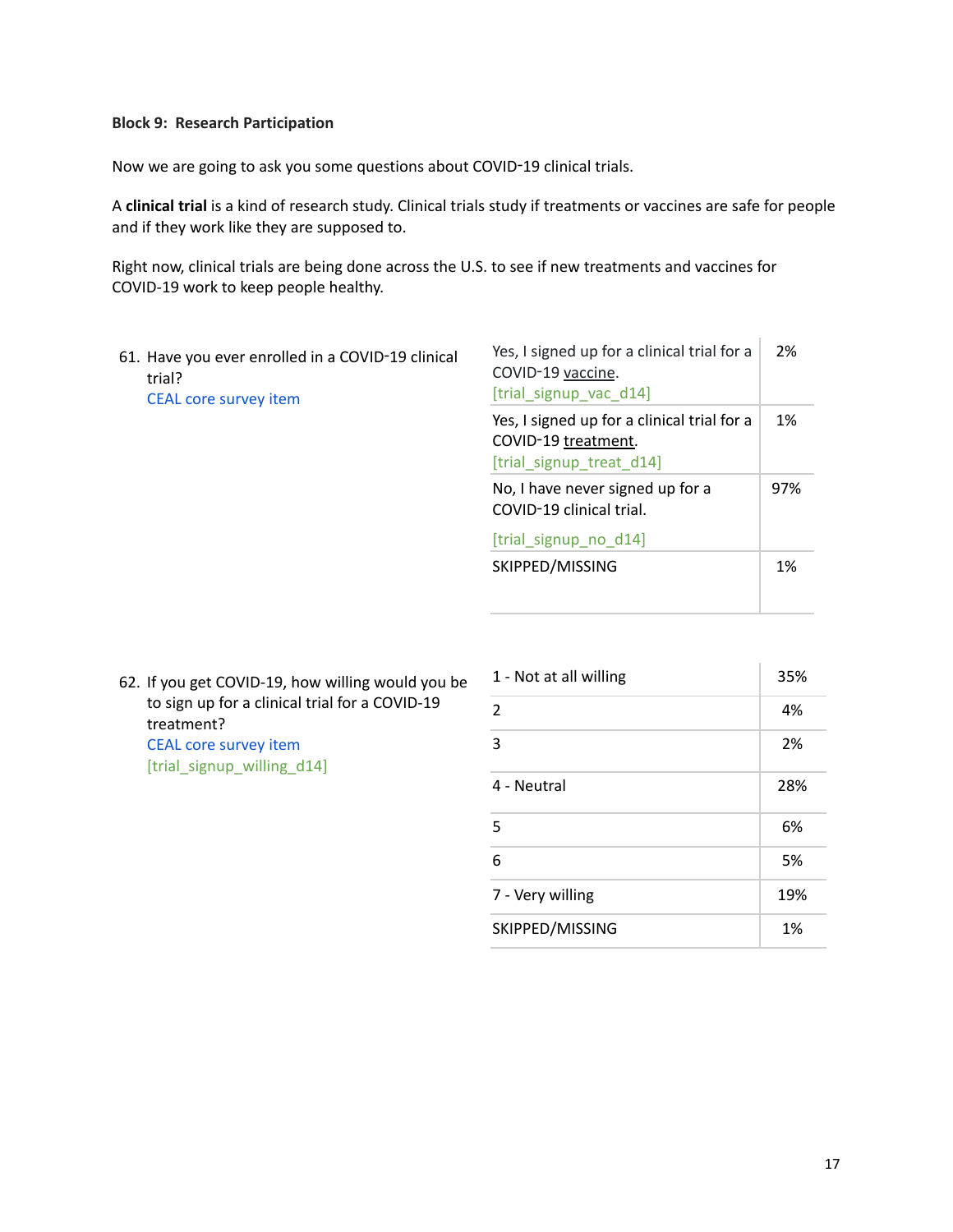# **Block 10: Information, Trust, Risk Perception**

How much do you trust each of these sources to provide correct information about COVID-19? (ORDER RANDOMIZED)

CEAL core survey items

|                                                                                                          | Not at all | A little | A great<br>deal | Don't<br>know | Does not<br>apply | SKIPPED/<br><b>MISSING</b> |
|----------------------------------------------------------------------------------------------------------|------------|----------|-----------------|---------------|-------------------|----------------------------|
| 63. Your doctor or health care provider<br>[trust_doctor_d14]                                            | 7%         | 24%      | 60%             | 5%            | 3%                | 1%                         |
| 64. Your faith leader (e.g., pastor,<br>minister, imam, rabbi)<br>[trust faith leader d14]               | 22%        | 29%      | 21%             | 10%           | 17%               | 1%                         |
| 65. Your close friends and members of<br>your family [trust friends d14]                                 | 18%        | 42%      | 26%             | 10%           | 3%                | 1%                         |
| 66. People you go to work or class with<br>or other people you know<br>[trust acquaint d14]              | 31%        | 41%      | 9%              | 11%           | 7%                | 1%                         |
| 67. News on the radio, TV, online, or in<br>newspapers [trust_news_d14]                                  | 23%        | 44%      | 19%             | 10%           | 3%                | 1%                         |
| 68. Your contacts on social media<br>[trust socialmedia d14]                                             | 46%        | 26%      | 6%              | 10%           | 11%               | 2%                         |
| 69. The federal government<br>[trust usgovt d14]                                                         | 22%        | 35%      | 30%             | 9%            | 3%                | 2%                         |
| 70. State government<br>[trust_stategovt_d14]                                                            | 22%        | 37%      | 29%             | 8%            | 2%                | 2%                         |
| 71. City government<br>[trust citygovt d14]                                                              | 23%        | 38%      | 26%             | 10%           | 3%                | 1%                         |
| 72. Tribal leadership<br>[trust tribal d14]                                                              | 24%        | 15%      | 7%              | 15%           | 36%               | 3%                         |
| 73. An organization that provides<br>services and assistance in your<br>community<br>[trust commorg d14] | 18%        | 40%      | 23%             | 13%           | 5%                | 1%                         |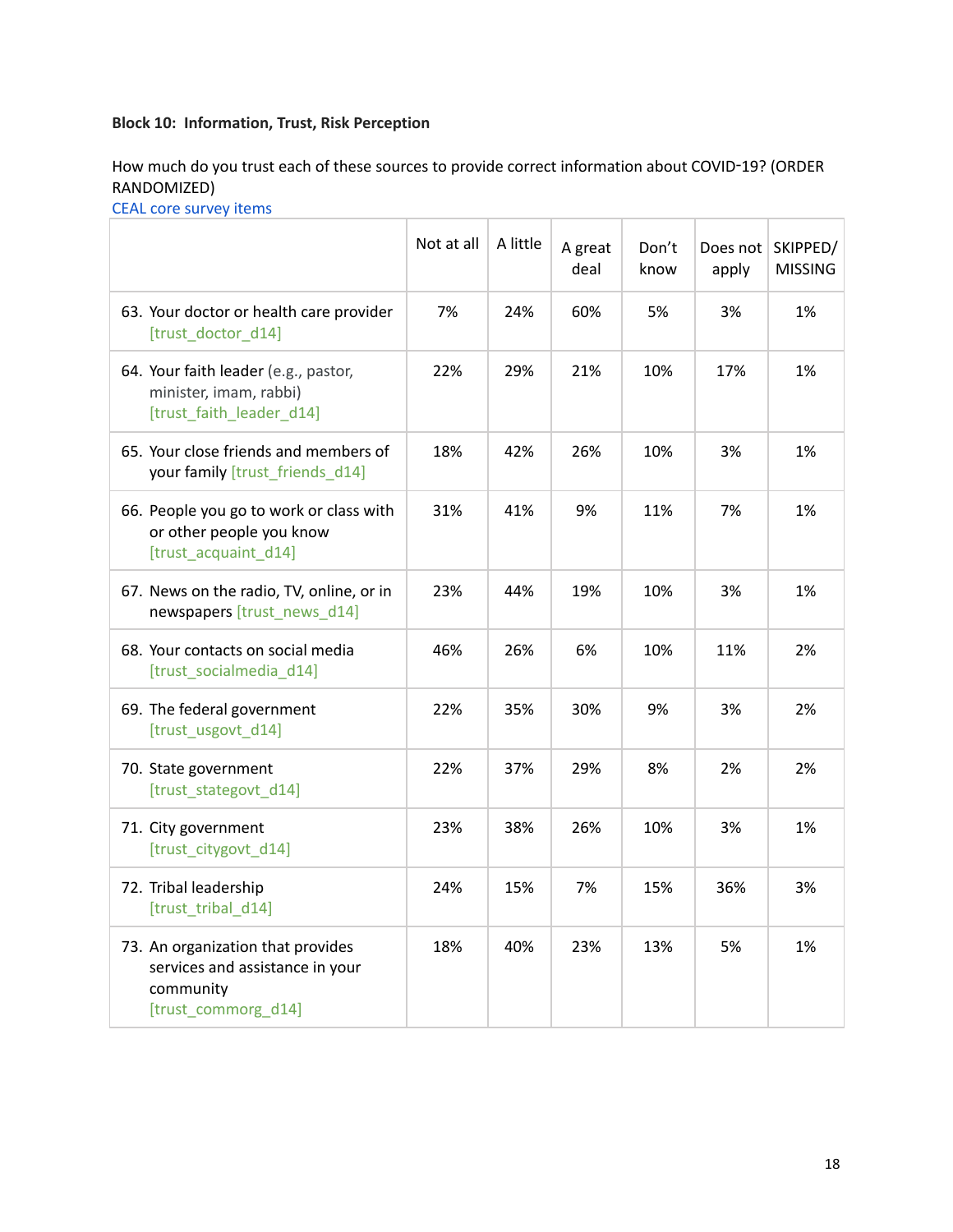74. How much do you trust the federal government to ensure the COVID-19 vaccine is safe for the public? CEAL core survey item [vac\_trust\_covid\_d14]

| Fully trust     | 19% |
|-----------------|-----|
| Mostly trust    | 24% |
| Somewhat trust  | 32% |
| Do not trust    | 24% |
| SKIPPED/MISSING | 1%  |

75. How much do you trust the federal government to ensure a COVID-19 vaccine is safe **for children**? CEAL core survey item [vac\_trust\_covid\_child\_d14]

| Fully trust     | 1.7% |
|-----------------|------|
| Mostly trust    | 23%  |
| Somewhat trust  | 32%  |
| Do not trust    | 28%  |
| SKIPPED/MISSING | 1%   |

76. How much do you trust doctors and healthcare providers to act in your best interest when treating you? [trust\_healthcare\_d14]

| Fully trust     | 29% |
|-----------------|-----|
| Mostly trust    | 31% |
| Somewhat trust  | 28% |
| Do not trust    | 11% |
| SKIPPED/MISSING | 1%  |

Ŷ.

Whether you personally do these things or not, how safe or unsafe do you feel doing the following activities right now? (ORDER RANDOMIZED)  $\sim$  $\sim$  $\sim 10^{-1}$  $\sim 10^{-1}$ **College** 

|                                                                         | Very<br>unsafe | unsafe | Somewhat Somewhat<br>safe | Very<br>safe | Don't<br>know | Does<br>not<br>apply | SKIPPED/<br><b>MISSING</b> |
|-------------------------------------------------------------------------|----------------|--------|---------------------------|--------------|---------------|----------------------|----------------------------|
| 77. Grocery shopping<br>[safe_shop_d14]                                 | 5%             | 17%    | 51%                       | 22%          | 3%            | 1%                   | 1%                         |
| 78. Attending gatherings of more<br>than 10 people<br>[safe_gather_d14] | 14%            | 26%    | 40%                       | 12%          | 5%            | 3%                   | 1%                         |
| 79. Going to the hospital or<br>doctor [safe health d14]                | 8%             | 17%    | 42%                       | 29%          | 4%            | 1%                   | 1%                         |
| 80. Dining in at restaurants<br>[safe restaur d14]                      | 12%            | 22%    | 46%                       | 12%          | 4%            | 3%                   | 1%                         |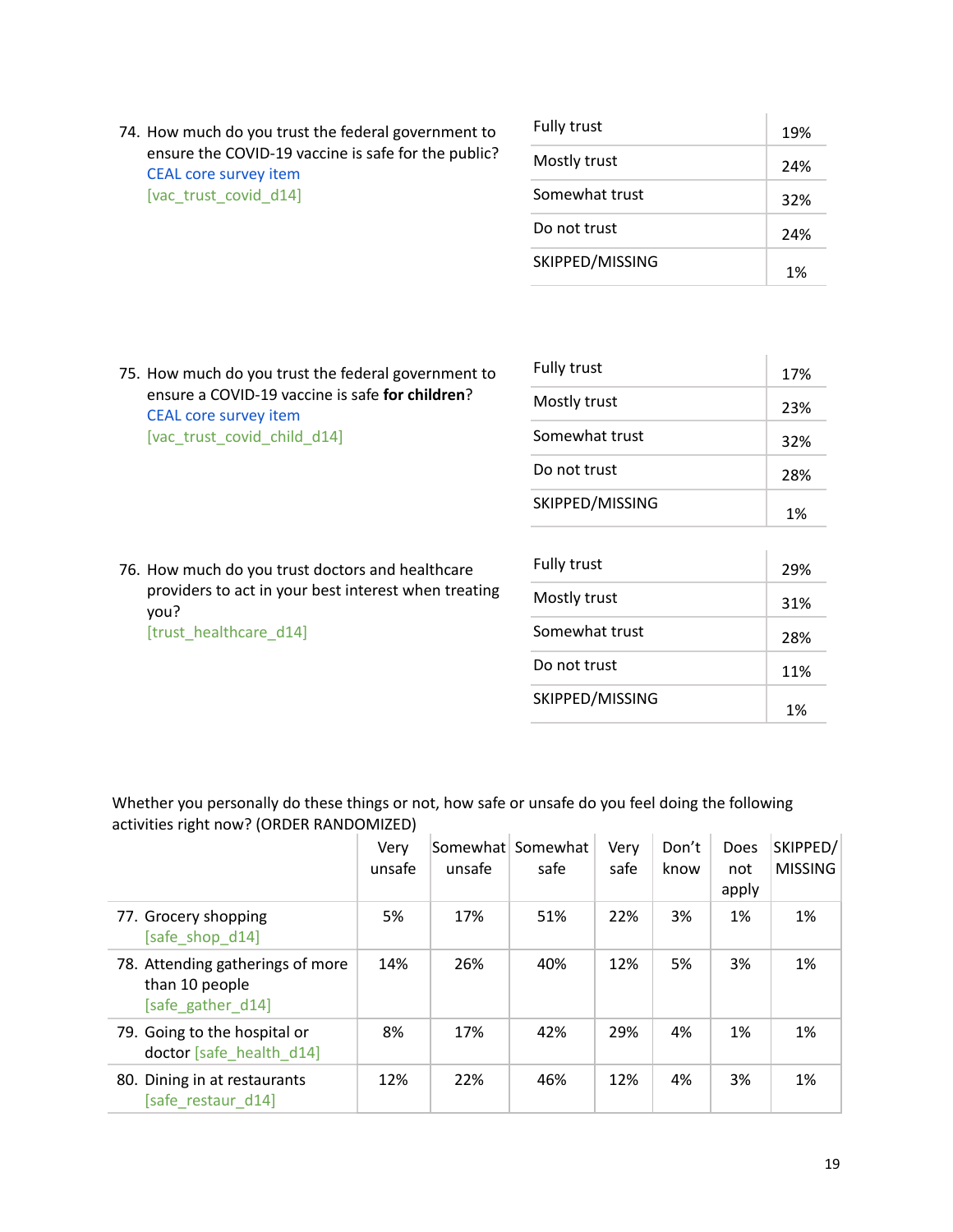| 81. Visiting with relatives or<br>friends in their home<br>[safe visit out d14] | 7%  | 16% | 46% | 26% | 4% | 2%  | 1%      |
|---------------------------------------------------------------------------------|-----|-----|-----|-----|----|-----|---------|
| 82. Playing on playground<br>equipment [safe play d14]                          | 17% | 20% | 27% | 13% | 7% | 16% | 1%      |
| 83. Going outside to walk, hike,<br>or exercise [safe walk d14]                 | 5%  | 7%  | 32% | 50% | 3% | 2%  | 1%      |
| 84. Working outside the home<br>[safe work d14]                                 | 8%  | 16% | 41% | 23% | 4% | 7%  | 1%      |
| 85. Going to events (like sporting<br>events and concerts)<br>[safe events d14] | 25% | 25% | 30% | 9%  | 5% | 6%  | $< 1\%$ |
| 86. Exercising in gyms and studios<br>[safe gym d14]                            | 19% | 22% | 33% | 9%  | 6% | 11% | 1%      |

## **Block 11: Media Use**

87. From which of the following sources do you typically get news? By news we mean information about events and issues that involve more than just your friends or family. Select all that apply.

| Television [media tv d14]                                                             | 73% |
|---------------------------------------------------------------------------------------|-----|
| Radio [media radio d14]                                                               | 29% |
| Print publications, like<br>newspapers and magazines<br>[media print d14]             | 22% |
| News websites or apps<br>[media web d14]                                              | 41% |
| Social media such as YouTube,<br>Twitter, Facebook or Instagram<br>[media social d14] | 35% |
| Podcasts [media_podcasts d14]                                                         | 9%  |
| SKIPPED/MISSING                                                                       | 2%  |

Ť.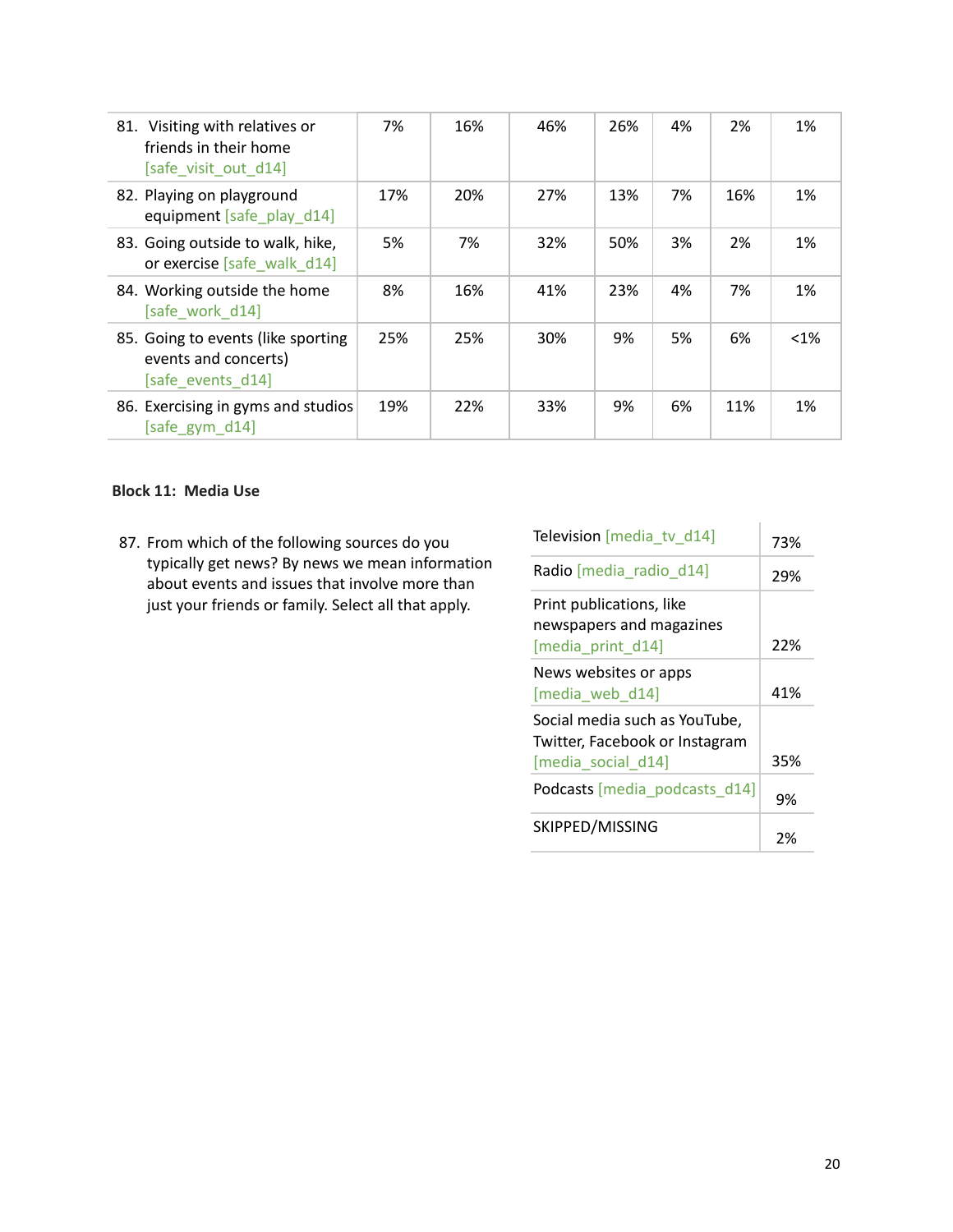#### **Block 12: Economic Hardship**

Now we have some questions about you and your family's **financial well-being**.

In the **past month**, have you received any of the following forms of public assistance or charity? (ORDER RANDOMIZED)

|     |                                                                                                                                              | Yes | No  | Don't<br>know | SKIPPED/<br><b>MISSING</b> |
|-----|----------------------------------------------------------------------------------------------------------------------------------------------|-----|-----|---------------|----------------------------|
| 88. | SNAP, Food Assistance Program, Food Stamps<br>[fin_pubassist_snap_d14]                                                                       | 37% | 60% | 2%            | 2%                         |
| 89. | Unemployment Insurance (UI) benefits<br>[fin pubassist ui d14]                                                                               | 6%  | 90% | 2%            | 2%                         |
| 90. | TANF (Temporary Assistance for Needy Families)/Family<br>Independence Program [fin_pubassist_tanf_d14]                                       | 4%  | 92% | 3%            | 1%                         |
| 91. | Social Security [fin_pubassist_socsecur_d14]                                                                                                 | 26% | 69% | 3%            | 2%                         |
| 92. | Supplemental Security Income (SSI) or Supplemental<br>Security Disability Income (SSDI) [fin pubassist ssi d14]                              | 18% | 77% | 3%            | 2%                         |
| 93. | Assistance from a church or religious organization,<br>community organization, labor union, or other organization<br>[fin_pubassist_org_d14] | 7%  | 90% | 2%            | 1%                         |
| 94. | Food from a food bank or food pantry<br>[fin pubassist food d14]                                                                             | 16% | 80% | 2%            | 1%                         |
| 95. | Emergency cash assistance (State Emergency Relief)<br>[fin_pubassist_cash_d14]                                                               | 4%  | 92% | 3%            | 1%                         |
| 96. | Rental/mortgage assistance program (e.g., the State's<br>COVID Emergency Rental Assistance program, CERA)<br>[fin pubassist rent d14]        | 6%  | 91% | 2%            | 1%                         |
| 97. | Water payment or subsidy plan (e.g., Water Residential<br>Assistance Program (WRAP)) [fin_pubassist_water_d14]                               | 4%  | 92% | 3%            | 1%                         |
| 98. | Other public assistance [fin_pubassist_other_d14]                                                                                            | 2%  | 92% | 3%            | 3%                         |

99. As of today, which of the following statements best describes how manageable your household debt is? [hhdebt\_level\_d14]

| My household does not have any<br>debt          | 21% |
|-------------------------------------------------|-----|
| My household has a manageable<br>amount of debt | 49% |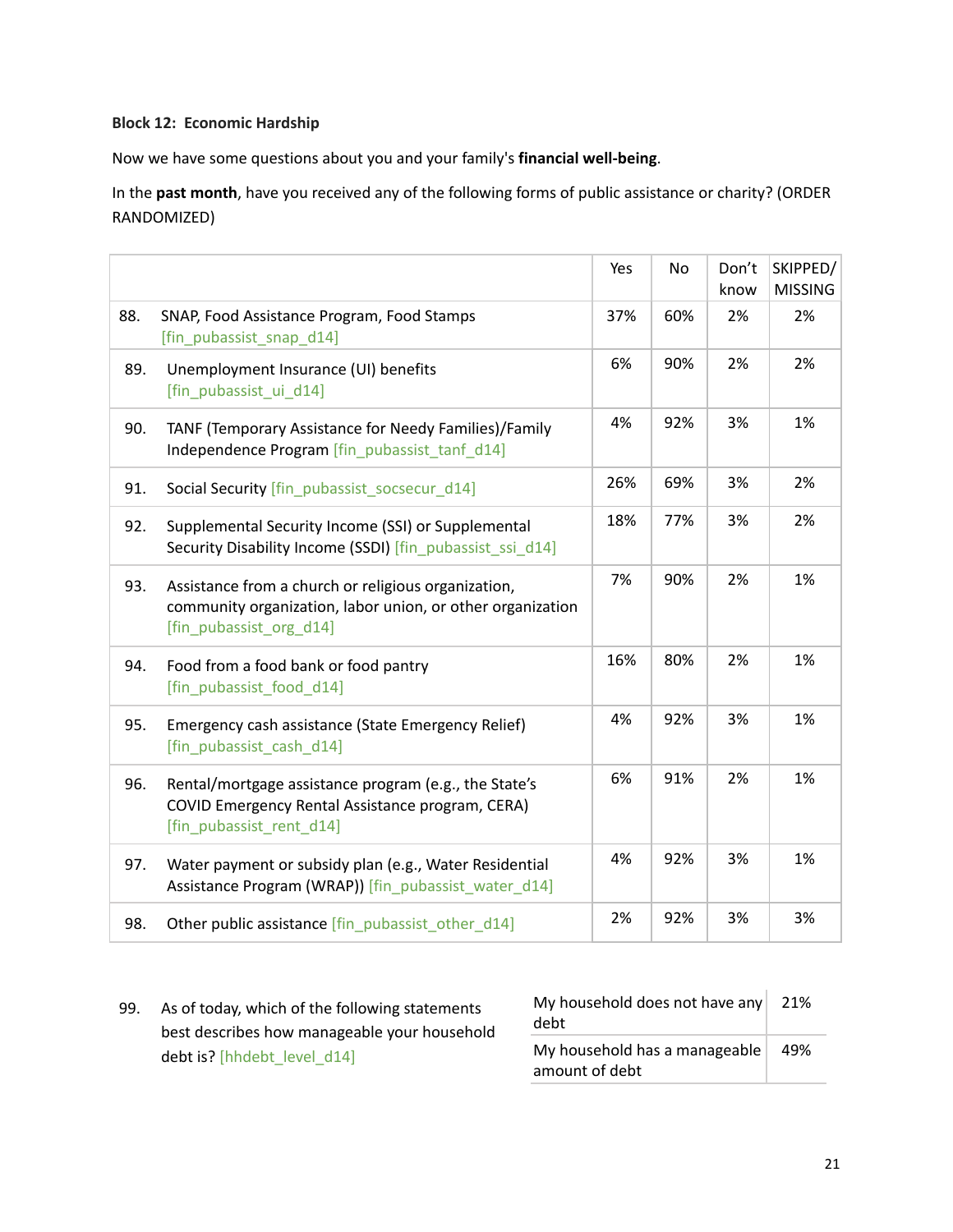| My household has a bit more<br>debt than is manageable | 21% |
|--------------------------------------------------------|-----|
| My household has far more debt<br>than is manageable   | 7%  |
| SKIPPED/MISSING                                        | 2%  |

# **In the past 12 months**, have you or your household experienced any of the following events?

|      |                                                                                  | Yes | No. | Don't | Does not | SKIPPED/       |
|------|----------------------------------------------------------------------------------|-----|-----|-------|----------|----------------|
|      |                                                                                  |     |     | know  | apply    | <b>MISSING</b> |
| 100. | Had the water shut off<br>[exp water d14]                                        | 2%  | 96% | 1%    | 1%       | $<$ 1%         |
|      |                                                                                  |     |     |       |          |                |
|      | 101. Had electricity and/or gas shut off<br>[exp elec d14]                       | 7%  | 91% | 1%    | 1%       | 1%             |
| 102. | Had phone or internet service shut off<br>[exp phone d14]                        | 14% | 83% | 1%    | 1%       | 1%             |
| 103. | Was evicted or otherwise forced to leave a<br>living arrangement [exp_evict_d14] | 4%  | 92% | 1%    | 2%       | 1%             |
| 104. | <b>Experienced a foreclosure</b><br>[exp foreclose d14]                          | 1%  | 95% | 2%    | 2%       | 1%             |
| 105. | Declared bankruptcy [exp_bankrupt_d14]                                           | 1%  | 96% | 1%    | 1%       | 1%             |

# IF [exp\_water\_d14] IS "Yes"

106. When did the water shut off most recently happen? [exp\_water\_date\_d14] N= 34

| November 2020     | 17% |
|-------------------|-----|
| December 2020     | 4%  |
| January 2021      | 1%  |
| February 2021     | 15% |
| <b>March 2021</b> | 0%  |
| April 2021        | 11% |
| May 2021          | 1%  |
| June 2021         | 6%  |
| <b>July 2021</b>  | 10% |
| August 2021       | 10% |
| September 2021    | 14% |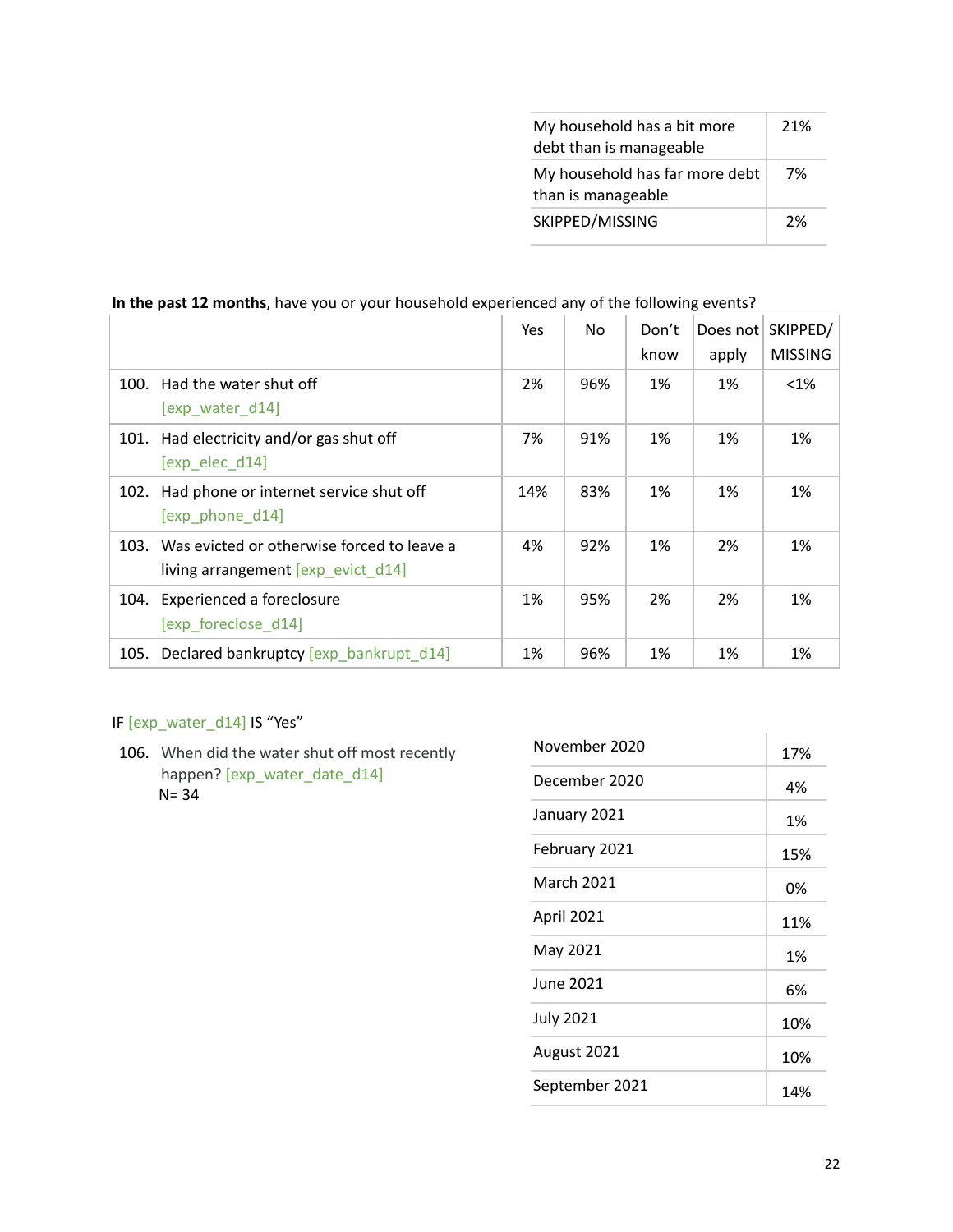| October 2021    | 2% |
|-----------------|----|
| November 2021   | 9% |
| December 2021   | በ% |
| SKIPPED/MISSING | 1% |

# IF [exp\_elec\_d14] IS "Yes"

107. When did the electricity and/or gas shut off most recently happen? [exp\_elec\_date\_d14] N= 117

| November 2020     | 17% |
|-------------------|-----|
| December 2020     | 4%  |
| January 2021      | 2%  |
| February 2021     | 5%  |
| <b>March 2021</b> | 7%  |
| April 2021        | 2%  |
| May 2021          | 6%  |
| June 2021         | 2%  |
| <b>July 2021</b>  | 9%  |
| August 2021       | 13% |
| September 2021    | 16% |
| October 2021      | 10% |
| November 2021     | 7%  |
| December 2021     | 0%  |
| SKIPPED/MISSING   | 1%  |

# IF [exp\_phone\_d14]IS "Yes"

108. When did the phone or internet service shut off most recently happen? [exp\_phone\_date\_d14] N= 260

| November 2020     | 8% |
|-------------------|----|
| December 2020     | 3% |
| January 2021      | 1% |
| February 2021     | 5% |
| <b>March 2021</b> | 2% |
| April 2021        | 3% |
| May 2021          | 2% |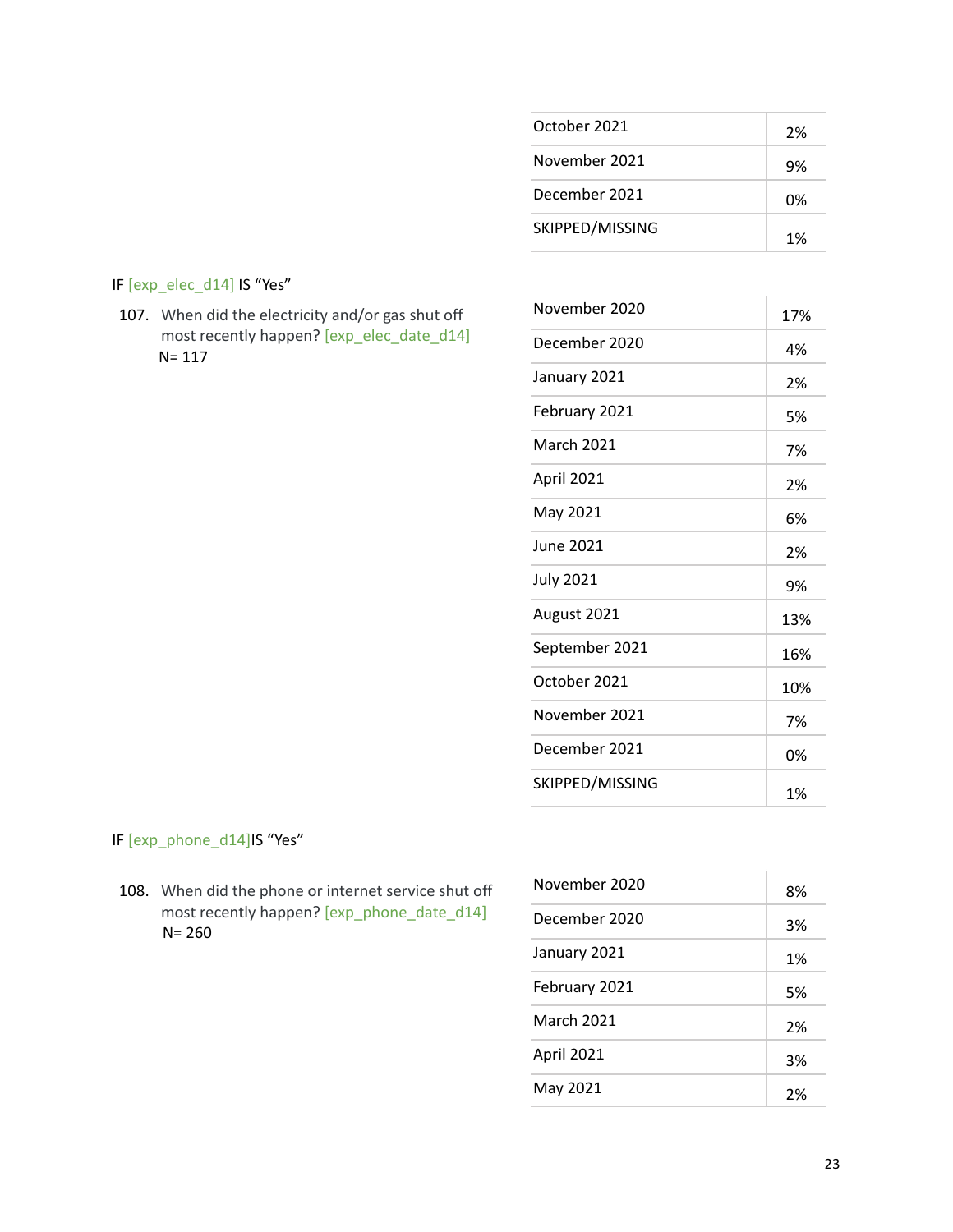| June 2021        | 2%   |
|------------------|------|
| <b>July 2021</b> | 4%   |
| August 2021      | 11%  |
| September 2021   | 21%  |
| October 2021     | 28%  |
| November 2021    | 10%  |
| December 2021    | < 1% |
| SKIPPED/MISSING  | 1%   |

IF [exp\_evict\_d14] IS "Yes"

109. When did the eviction or forced change in a living arrangement most recently happen? [exp\_evict\_date\_d14]  $N = 60$ 

| November 2020     | 13% |
|-------------------|-----|
| December 2020     | 1%  |
| January 2021      | 6%  |
| February 2021     | 3%  |
| <b>March 2021</b> | 7%  |
| April 2021        | 0%  |
| May 2021          | 3%  |
| <b>June 2021</b>  | 6%  |
| <b>July 2021</b>  | 3%  |
| August 2021       | 4%  |
| September 2021    | 8%  |
| October 2021      | 19% |
| November 2021     | 18% |
| December 2021     | 7%  |
| SKIPPED/MISSING   | 2%  |

# IF [exp\_foreclose\_d14] IS "Yes"

110. When did the foreclosure happen most recently happen?[exp\_foreclose\_date\_d14]  $N= 25$ 

| November 2020 | 23% |
|---------------|-----|
| December 2020 | 13% |
| January 2021  | 3%  |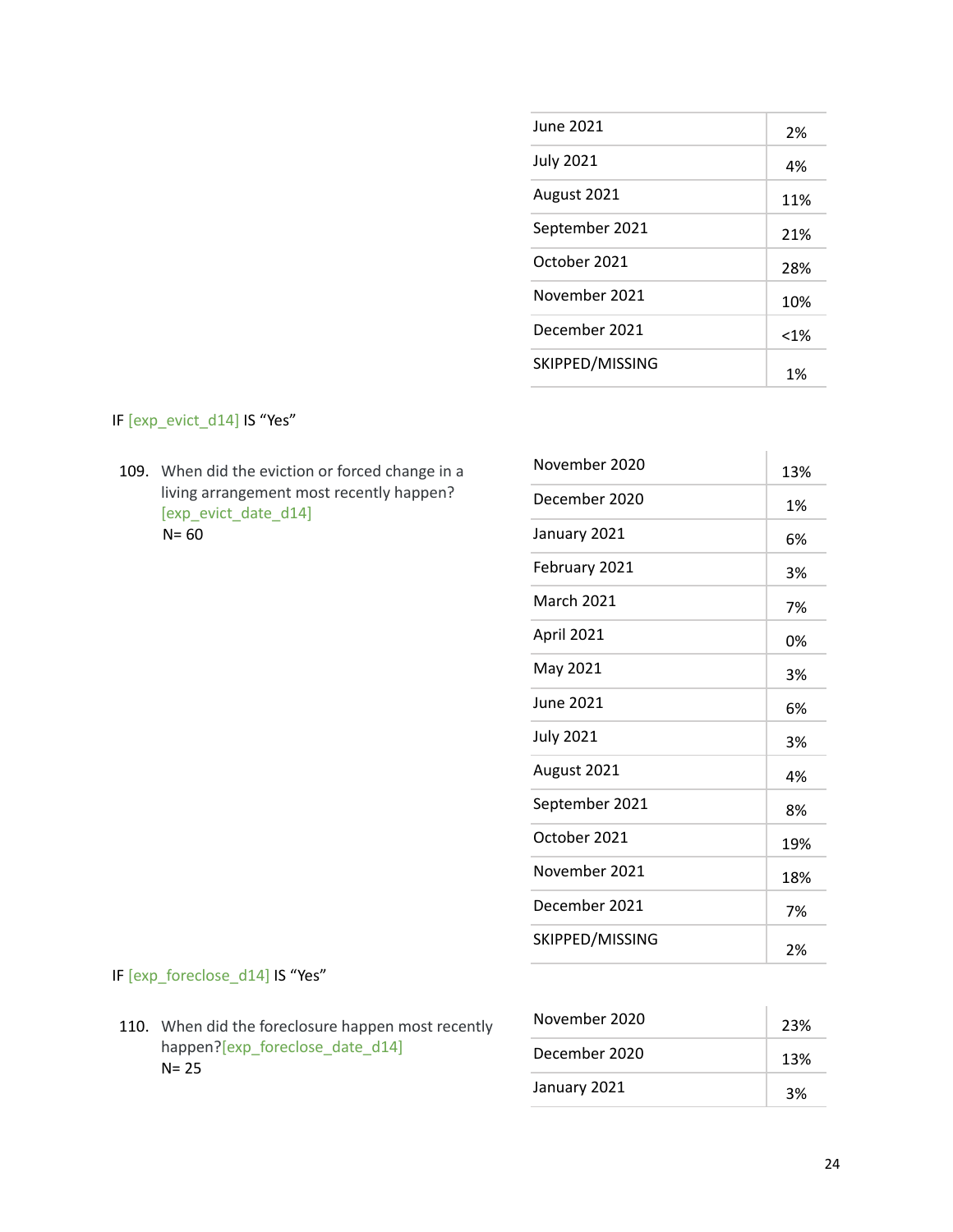| February 2021     | 3%  |
|-------------------|-----|
| <b>March 2021</b> | 9%  |
| April 2021        | 0%  |
| May 2021          | 0%  |
| <b>June 2021</b>  | 1%  |
| <b>July 2021</b>  | 0%  |
| August 2021       | 14% |
| September 2021    | 0%  |
| October 2021      | 4%  |
| November 2021     | 8%  |
| December 2021     | 15% |
| SKIPPED/MISSING   | 8%  |

IF [exp\_bankrupt\_date\_d14] IS "Yes"

111. When did the bankruptcy most recently happen? [exp\_bankrupt\_date\_d14] N= 26

| November 2020    | 39% |
|------------------|-----|
| December 2020    | 5%  |
| January 2021     | 5%  |
| February 2021    | 5%  |
| March 2021       | 5%  |
| April 2021       | 4%  |
| May 2021         | 5%  |
| June 2021        | 5%  |
| <b>July 2021</b> | 0%  |
| August 2021      | 3%  |
| September 2021   | 3%  |
| October 2021     | 2%  |
| November 2021    | 8%  |
| December 2021    | 1%  |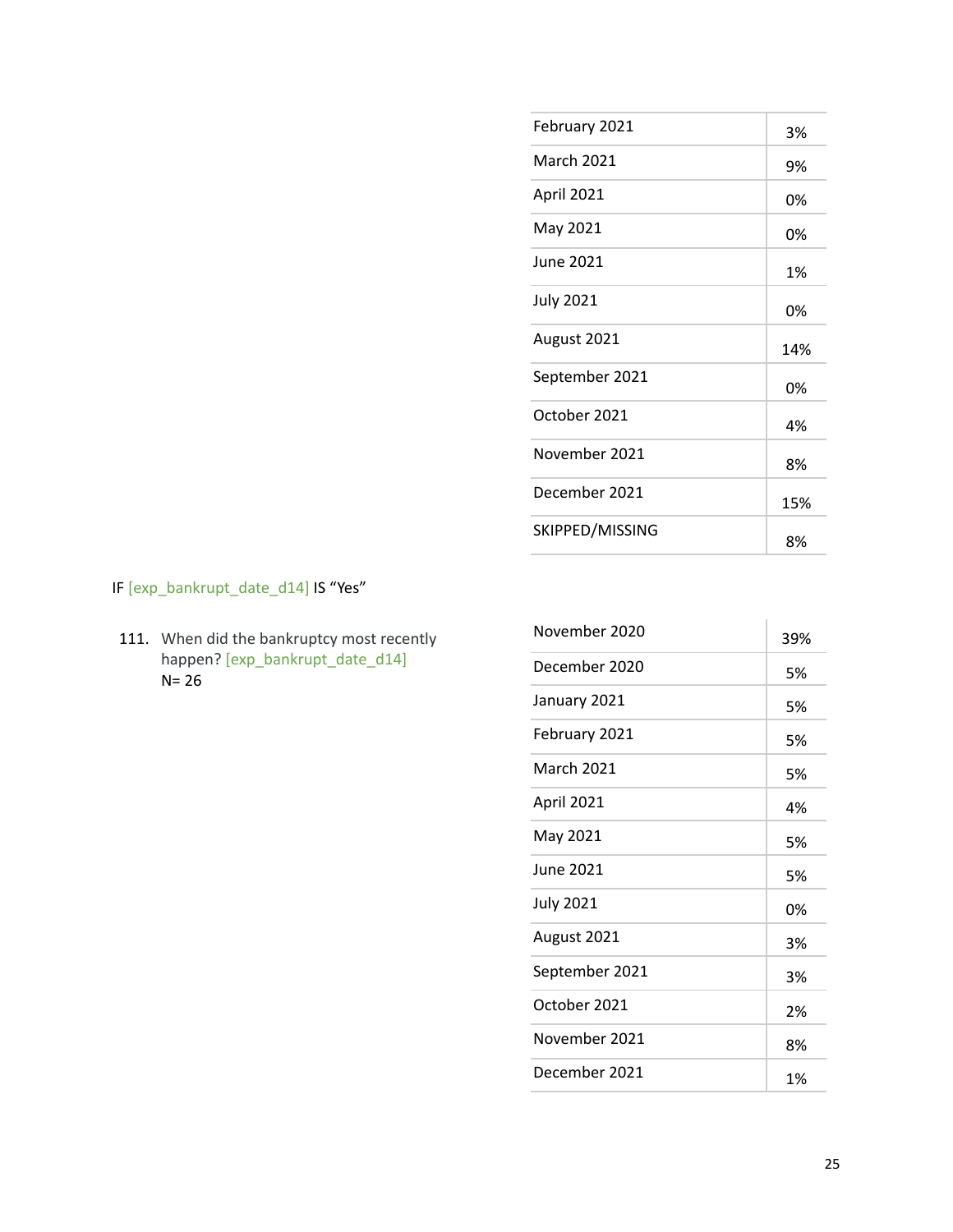12%

112. In the **past 12 months**, how often has your household been late on monthly housing payments (mortgage or rent) or has only made a partial housing payment? [freq\_late\_housing\_d14]

| Never                                          | 53% |
|------------------------------------------------|-----|
| 1-2 times                                      | 13% |
| 3-4 times                                      | 7%  |
| 5-6 times                                      | 3%  |
| 7 or more times                                | 3%  |
| My household does make any<br>housing payments | 20% |
| SKIPPED/MISSING                                | 1%  |

113. What portion of your household's monthly income is spent on housing payments (mortgage or rent)? [housing\_incomeport\_d14]

| $0\% - 30\%$    | 45% |
|-----------------|-----|
| 31%-50%         | 21% |
| 51%-100%        | 12% |
| Don't know      | 18% |
| SKIPPED/MISSING | 3%  |

Better 23%

Worse 23%

About the same 49%

Don't know 4%

SKIPPED/MISSING 1%

114. Compared to **one year ago**, is the financial situation of you and your household better, worse, or about the same? [fin\_sit\_d14]

# **Block 13: Child Tax Credit**

115. Have you heard of the Child Tax Credit? [ctc\_aware\_d14]

| Yes             | 83% |
|-----------------|-----|
| No              | 16% |
| SKIPPED/MISSING | 1%  |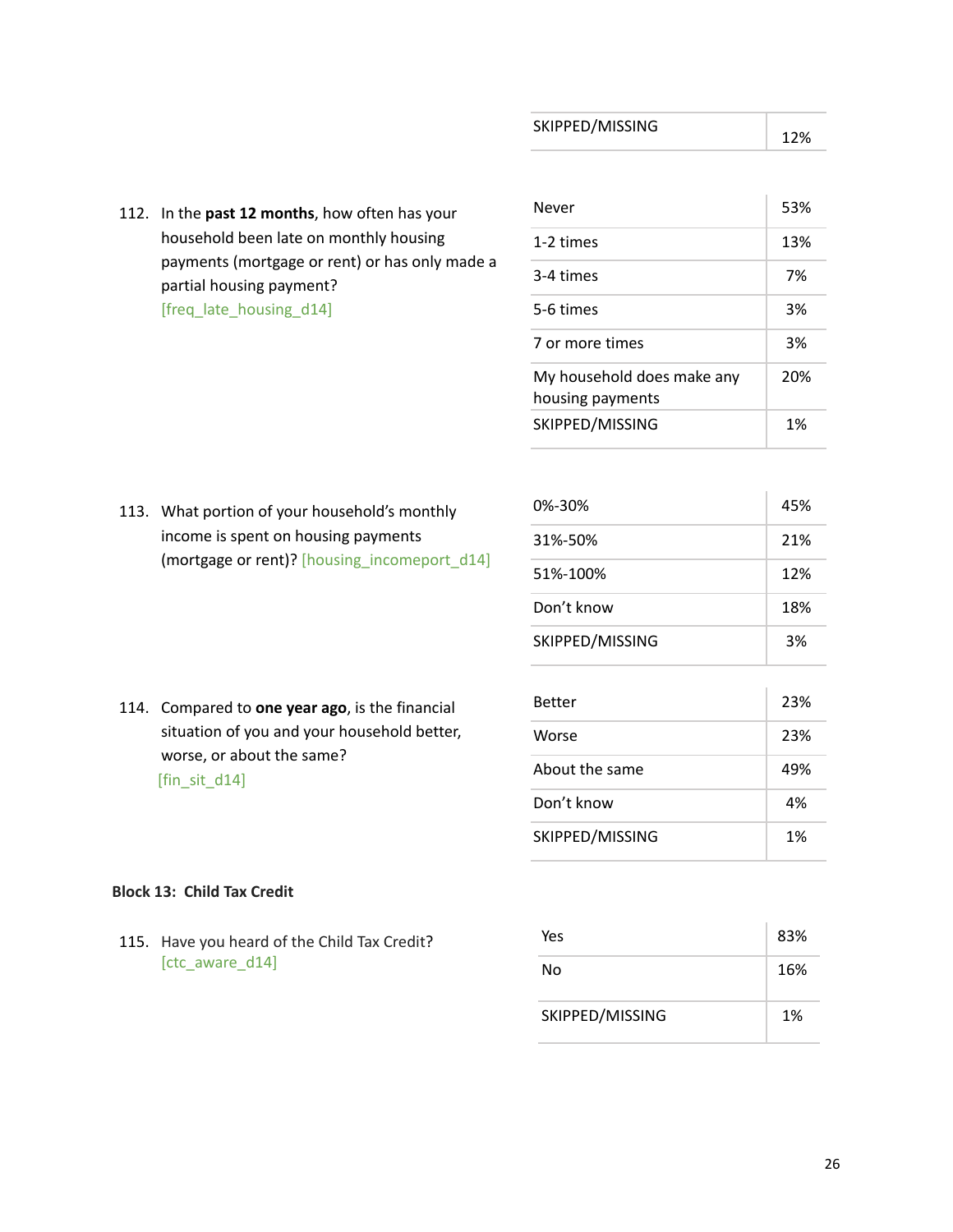The Child Tax Credit is a part of the Federal Government's 2021 American Rescue Plan. It provides eligible families up to \$300 per month for each child 5 years of age and under, and \$250 per month for each child 6-17 years old.

#### IF [parentguard\_d14] IS "Yes"

| 116. Has your family received a Child Tax Credit<br>payment?<br>[ctc received d14]<br>$N = 455$ |                                              | Yes                                                     | 71%     |
|-------------------------------------------------------------------------------------------------|----------------------------------------------|---------------------------------------------------------|---------|
|                                                                                                 | No, I don't believe my family is<br>eligible | 13%                                                     |         |
|                                                                                                 |                                              | No, my family has not received it<br>yet but expects to | 10%     |
|                                                                                                 | Don't know                                   | 6%                                                      |         |
|                                                                                                 |                                              | SKIPPED/MISSING                                         | $< 1\%$ |

IF  $[ctc$  received  $d14]$  IS "No, my family has not received it yet but expect to"

| 117. How do you expect to receive the                   | I expect to receive a monthly payment                            | 16% |
|---------------------------------------------------------|------------------------------------------------------------------|-----|
| Child Tax Credit payment?<br>[ctc mode d14]<br>$N = 43$ | I expect to receive a lump sum payment at<br>the end of the year | 32% |
|                                                         | Don't know                                                       | 50% |
|                                                         | SKIPPED/MISSING                                                  | 3%  |

#### If [ctc\_received\_d14] IS "Yes"

|                                                                                                                     | $\frac{1}{2}$                  |                 |         |  |
|---------------------------------------------------------------------------------------------------------------------|--------------------------------|-----------------|---------|--|
| 118. Thinking about your use of the<br>payments from the Child Tax Credit<br>did you:<br>[ctc_use_d14]<br>$N = 315$ |                                | Mostly spend it | 45%     |  |
|                                                                                                                     | Mostly saved it                | 16%             |         |  |
|                                                                                                                     | Mostly used it to pay off debt | 40%             |         |  |
|                                                                                                                     |                                | SKIPPED/MISSING | $< 1\%$ |  |

119. Did your household file 2020 Federal income taxes? (As a reminder, 2020 income taxes were due on May 17, 2021) [taxfile\_d14]

| Yes             | 70% |
|-----------------|-----|
| No              | 21% |
| Don't know      | 8%  |
| SKIPPED/MISSING | 1%  |

#### IF [taxfile\_d14] IS "Yes"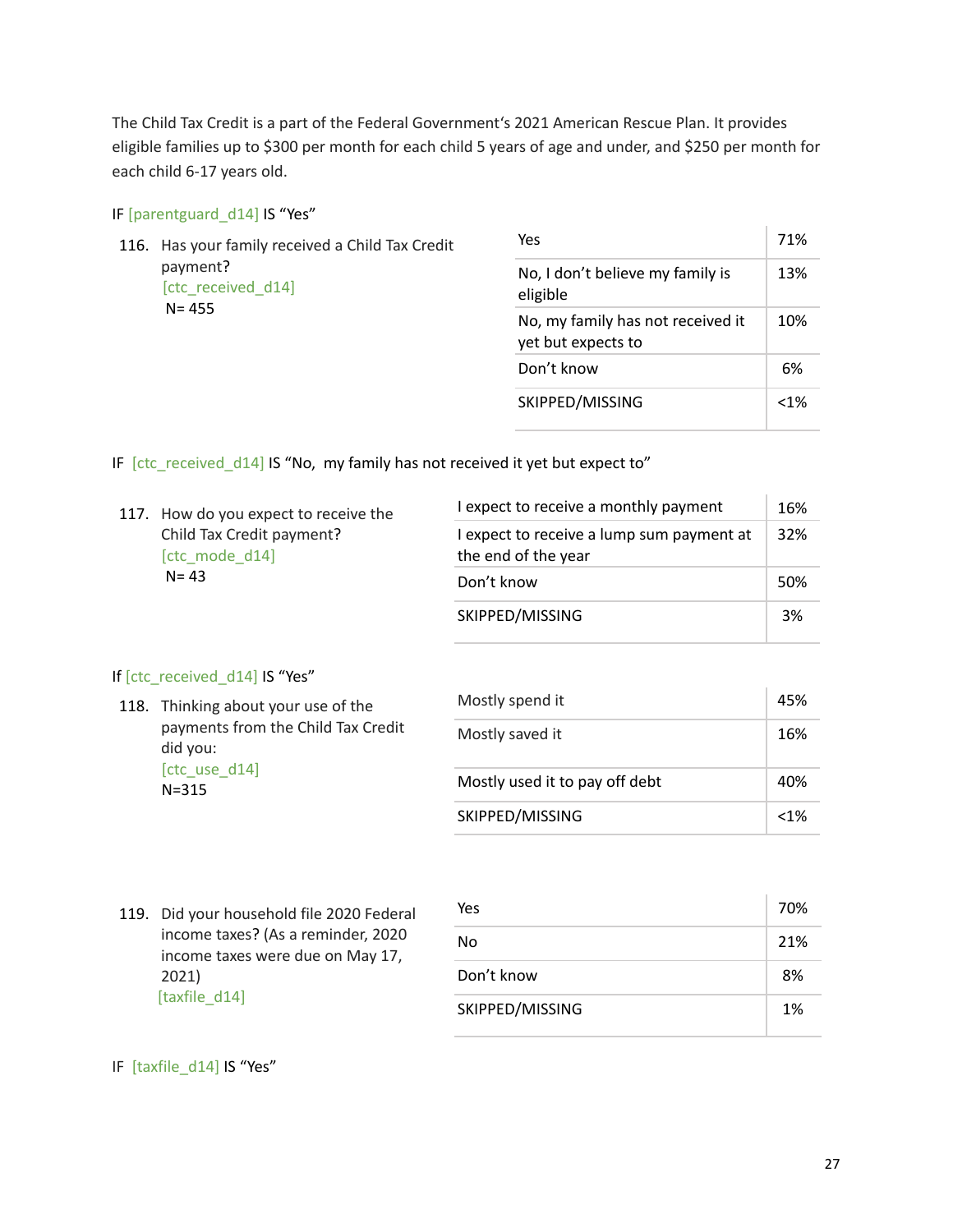| [taxfile regular d14] | 120. Does your household typically file | Yes             | 95% |
|-----------------------|-----------------------------------------|-----------------|-----|
|                       | federal income taxes every year?        | No.             | 3%  |
|                       |                                         | Don't know      | 1%  |
|                       |                                         | SKIPPED/MISSING | <1% |

# **Block 14: Employment**

Now we are going to ask about your **employment**.

| 121. In the past month, did you do any work for | Yes             | 49% |
|-------------------------------------------------|-----------------|-----|
| either pay or profit?<br>[anywork d14]          | No              | 51% |
|                                                 | SKIPPED/MISSING | 1%  |

|  | 122. Current employment status: | Currently employed           | 51%                  |     |
|--|---------------------------------|------------------------------|----------------------|-----|
|  |                                 | [empcat d13]                 | Currently unemployed | 13% |
|  |                                 | Currently out of labor force | 36%                  |     |
|  |                                 | SKIPPED/MISSING              | 1%                   |     |

# IF [anywork\_d14] IS "Yes"

| 123. In your main job, do you usually work: | Full-time (35 or more hours per week)   | 73%  |
|---------------------------------------------|-----------------------------------------|------|
| [workhrs d14]<br>$N = 901$                  | Part-time (less than 35 hours per week) | 27%  |
|                                             | SKIPPED/MISSING                         | < 1% |

## IF [anywork\_d14] IS "No"

124. How long have you been out of work? [nowork\_length\_d14] N= 982

| Less than a month | 4%  |
|-------------------|-----|
| 1 to 2 months     | 4%  |
| 3 to 5 months     | 5%  |
| 6 to 11 months    | 8%  |
| 1 to 3 years      | 20% |
| More than 3 years | 55% |
| SKIPPED/MISSING   | 3%  |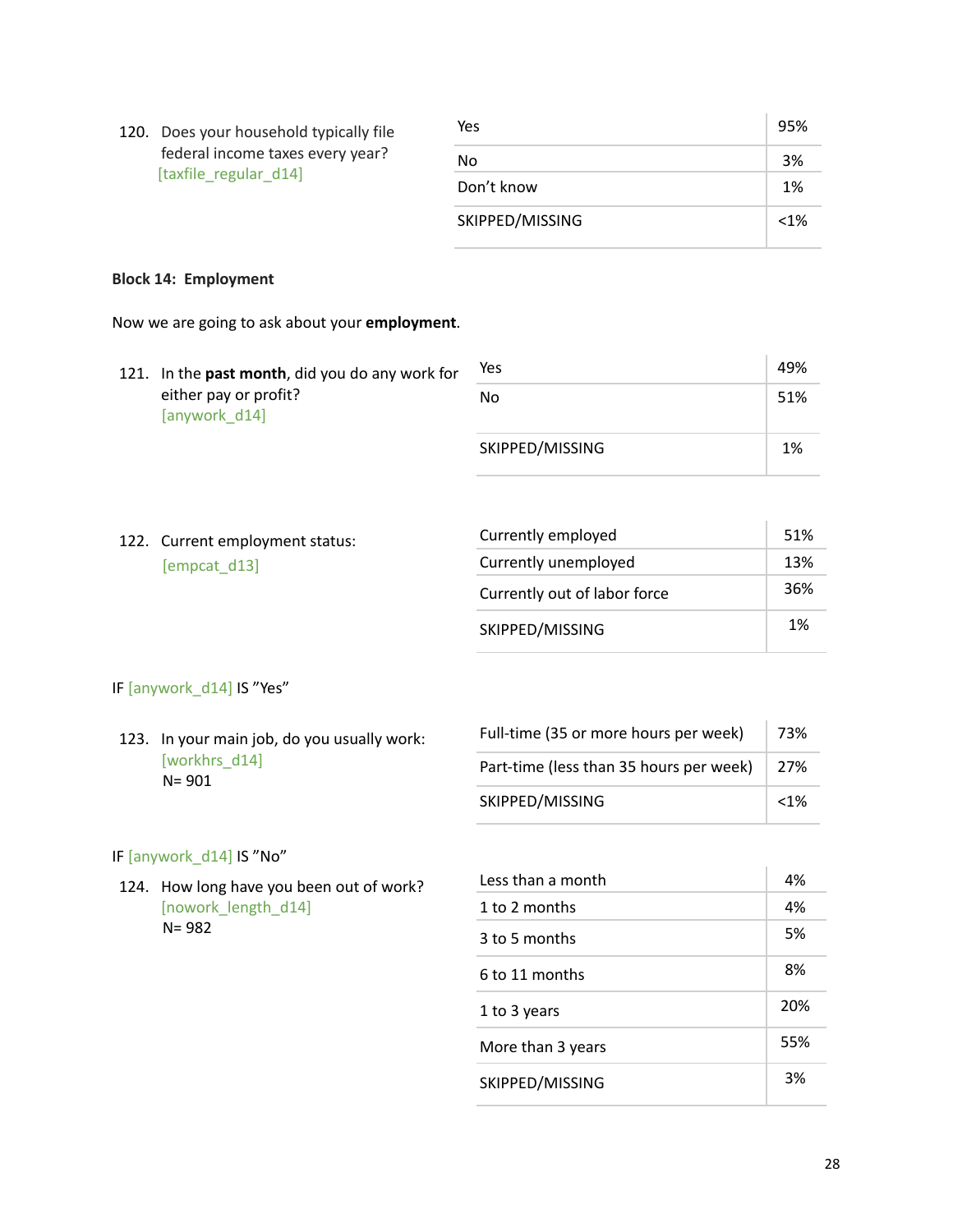# [IF [anywork\_d14] IS "No"]

# Did any of the following contribute to your not working? [ORDER RANDOMIZED, "Other" FIXED AS LAST RESPONSE OPTION]

|                                                                                                     | Yes | No  | Don't<br>know | SKIPPED/<br><b>MISSING</b> |
|-----------------------------------------------------------------------------------------------------|-----|-----|---------------|----------------------------|
| 125. I am retired<br>[If_nowork_retired_d14]                                                        | 40% | 56% | 4%            | 1%                         |
| I am going to school or training<br>126.<br>[If_nowork_student_d14]                                 | 6%  | 91% | 3%            | 1%                         |
| 127. I have health/medical limitations or am disabled<br>[If nowork disabled d14]                   | 44% | 54% | 2%            | 1%                         |
| 128. I did not want to work for pay at this time<br>[If nowork choice d14]                          | 12% | 78% | 9%            | 1%                         |
| 129. I don't work due to family/personal obligations or am a<br>homemaker [If_nowork_homemaker_d14] | 17% | 76% | 6%            | 1%                         |
| I have lost my job, been laid off, or am otherwise out of work<br>130.<br>[If nowork layoff d14]    | 20% | 74% | 5%            | 1%                         |
| Other<br>131.<br>[If nowork other d14]                                                              | 12% | 81% | 7%            | 1%                         |

# IF [lf\_nowork\_xx\_d14] IS GREATER THAN OR EQUAL TO 2 "Yes" RESPONSES

|  | 132. Among the several reasons you selected<br>for not working during the past month,<br>please tell us which is the main reason for<br>not working. | [IF If _nowork_disabled_d14 IS "Yes"]<br>I have health/medical limitations or am<br>disabled                  | 33% |
|--|------------------------------------------------------------------------------------------------------------------------------------------------------|---------------------------------------------------------------------------------------------------------------|-----|
|  | [notworking_primary_d14]<br>$N = 517$                                                                                                                | [IF If nowork retired d14 IS "Yes"]<br>I am retired                                                           | 22% |
|  |                                                                                                                                                      | [IF If nowork layoff d14 IS "Yes"]<br>I have lost my job, been laid off, or am<br>otherwise out of work       | 11% |
|  |                                                                                                                                                      | [IF If nowork student d14 IS "Yes"]<br>I am going to school or training                                       | 3%  |
|  |                                                                                                                                                      | [IF If nowork homemaker d14 IS "Yes"]<br>I don't work due to family/personal<br>obligations or am a homemaker | 7%  |
|  |                                                                                                                                                      | [IF If nowork choice d14 IS "Yes"]                                                                            | 2%  |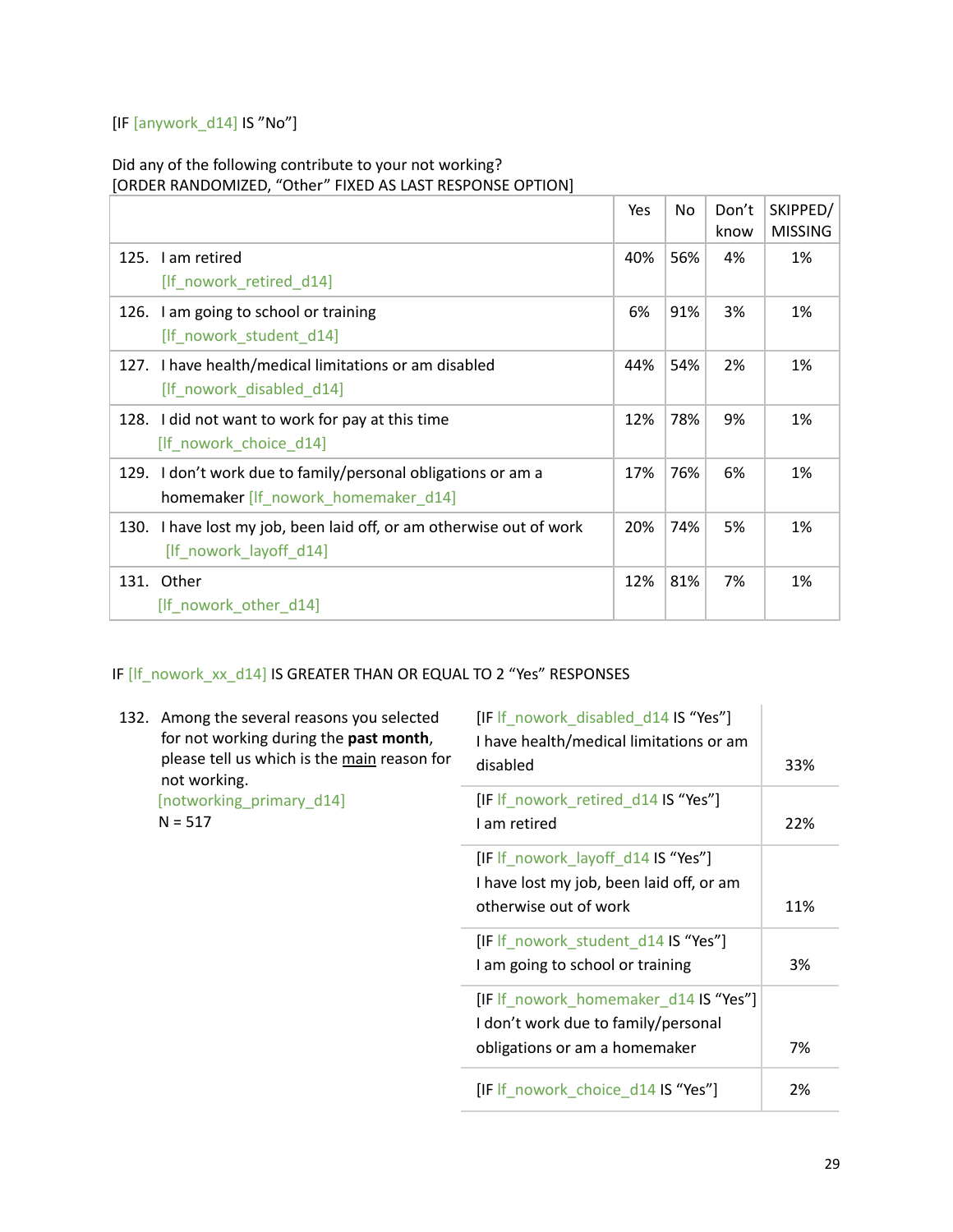| I did not want to work for pay at this<br>time |     |
|------------------------------------------------|-----|
| [IF nowork other d14 IS Yes"]<br>Other         | 4%  |
| SKIPPED/MISSING                                | 18% |

IF [lf\_nowork\_primary\_d14] IS NOT "I am retired" AND [lf\_nowork\_primary\_d14] IS NOT "I have health/medical limitations or am disabled"

| 133. Have you actively searched for a new job in the past month? | Yes             | 29%     |
|------------------------------------------------------------------|-----------------|---------|
| [jobsearch cur d14]<br>N= 1.596                                  | No              | 58%     |
|                                                                  | Not applicable  | 12%     |
|                                                                  | SKIPPED/MISSING | $< 1\%$ |

IF [lf\_nowork\_primary\_d14] IS NOT "I am retired" AND [lf\_nowork\_primary\_d14] IS NOT "I have health/medical limitations or am disabled"

| 134. Have you quit, resigned, or voluntarily left a job in the last 12 | Yes             | 12% |
|------------------------------------------------------------------------|-----------------|-----|
| months? [quit d14]<br>$N = 1.579$                                      | No              | 77% |
|                                                                        | Not applicable  | 11% |
|                                                                        | SKIPPED/MISSING | 0%  |

IF [quit\_d14] IS YES

135. There are a number of reasons that people quit, resign, or voluntarily leave a job. What were some of yours? (open ended) [quit\_reason\_d14]

IF [anywork\_d14] IS "Yes" OR IF [If\_nowork\_layoff\_d14] IS "Yes" OR [If\_nowork\_other\_d14] IS "Yes"

| 136. In the <b>last 12 months</b> , have you seriously considered             | Yes             |     |  |
|-------------------------------------------------------------------------------|-----------------|-----|--|
| changing your occupation or field of work?<br>[changefield_d14]<br>$N = 1068$ | Nο              | 50% |  |
|                                                                               | SKIPPED/MISSING | 1%  |  |

IF [lf\_nowork\_primary\_d14] IS NOT "I am retired" AND [lf\_nowork\_primary\_d14] IS NOT "I have health/medical limitations or am disabled"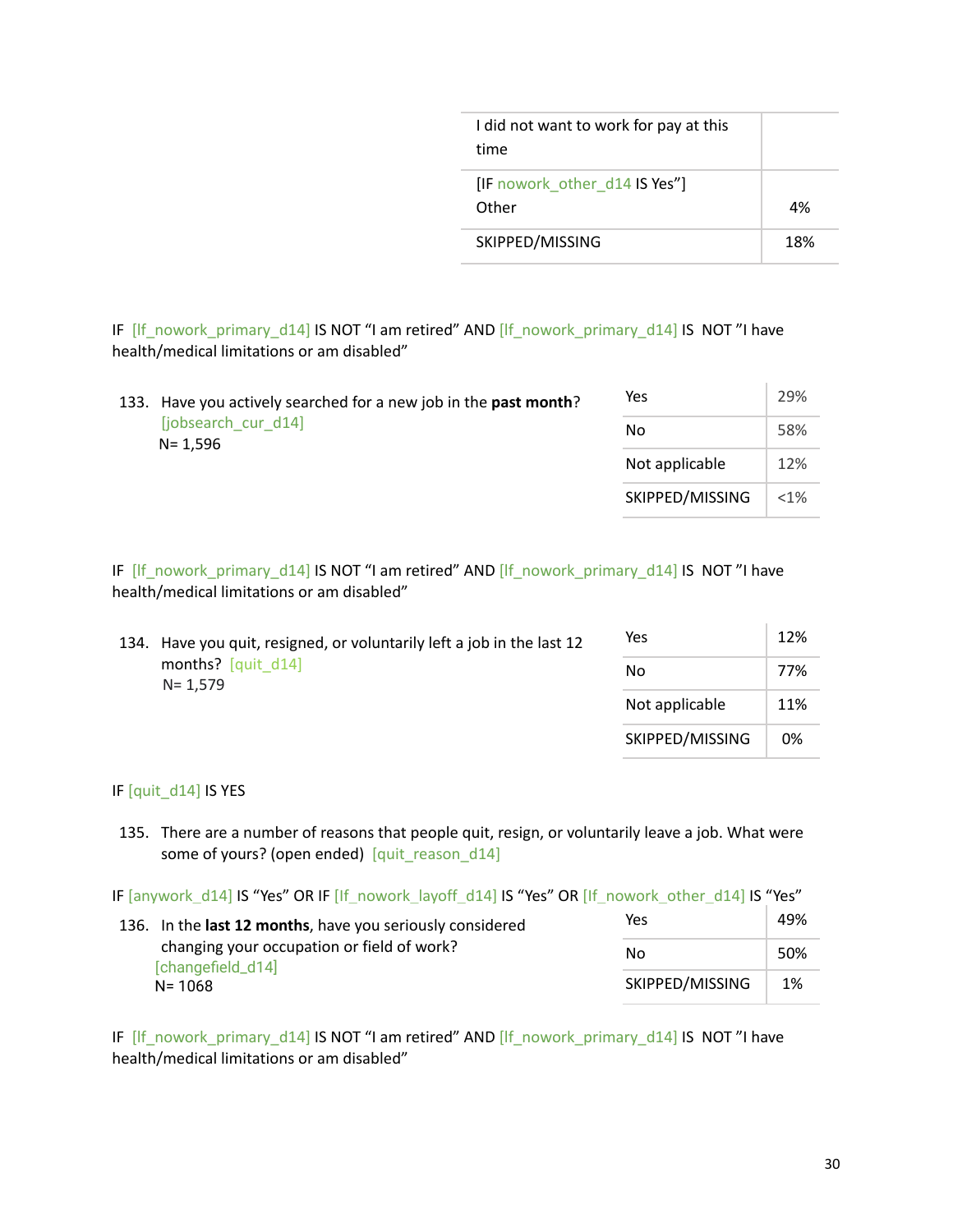| 137. In the last 12 months, have you pursued any job retraining          | Yes             | 14% |
|--------------------------------------------------------------------------|-----------------|-----|
| programs or education opportunities? [workforce educ d14]<br>$N = 1.596$ | No.             | 84% |
|                                                                          | SKIPPED/MISSING | 2%  |

IF [lf\_nowork\_primary\_d14] IS NOT "I am retired" AND [lf\_nowork\_primary\_d14] IS NOT "I have health/medical limitations or am disabled" AND [anywork\_d14] IS "No"

| 138. | How likely do you think it is that you will work for pay             | Very likely       | 14%     |
|------|----------------------------------------------------------------------|-------------------|---------|
|      | or profit in the next month?<br>[notworking return d14]<br>$N = 678$ | Somewhat likely   | 17%     |
|      |                                                                      | Somewhat unlikely | 10%     |
|      |                                                                      | Very unlikely     | 32%     |
|      |                                                                      | Not applicable    | 27%     |
|      |                                                                      | SKIPPED/MISSING   | $< 1\%$ |

#### **Block 15: Digital Inclusion**

Now we have some questions about your **use of technology**.

Do you own or use any of the following types of computers at home?

|                                                                         | Yes | No. | Don't<br>know | SKIPPED/<br><b>MISSING</b> |
|-------------------------------------------------------------------------|-----|-----|---------------|----------------------------|
| 139. Desktop or laptop [devices desktop d14]                            | 71% | 28% | 1%            | 1%                         |
| 140. Smartphone [devices smartphone d14]                                | 88% | 10% | 1%            | 1%                         |
| 141. Tablet or other portable wireless computer<br>[devices tablet d14] | 63% | 35% | 1%            | 2%                         |
| 142. Some other type of computer<br>[devices othercomputer d14]         | 18% | 74% | 3%            | 4%                         |

143. Do you have consistent access to the internet at home? [home\_internet\_d14]

| Yes             | 88%  |
|-----------------|------|
| No              | 12%  |
| Don't know      | 1%   |
| SKIPPED/MISSING | < 1% |

÷.

 $\sim$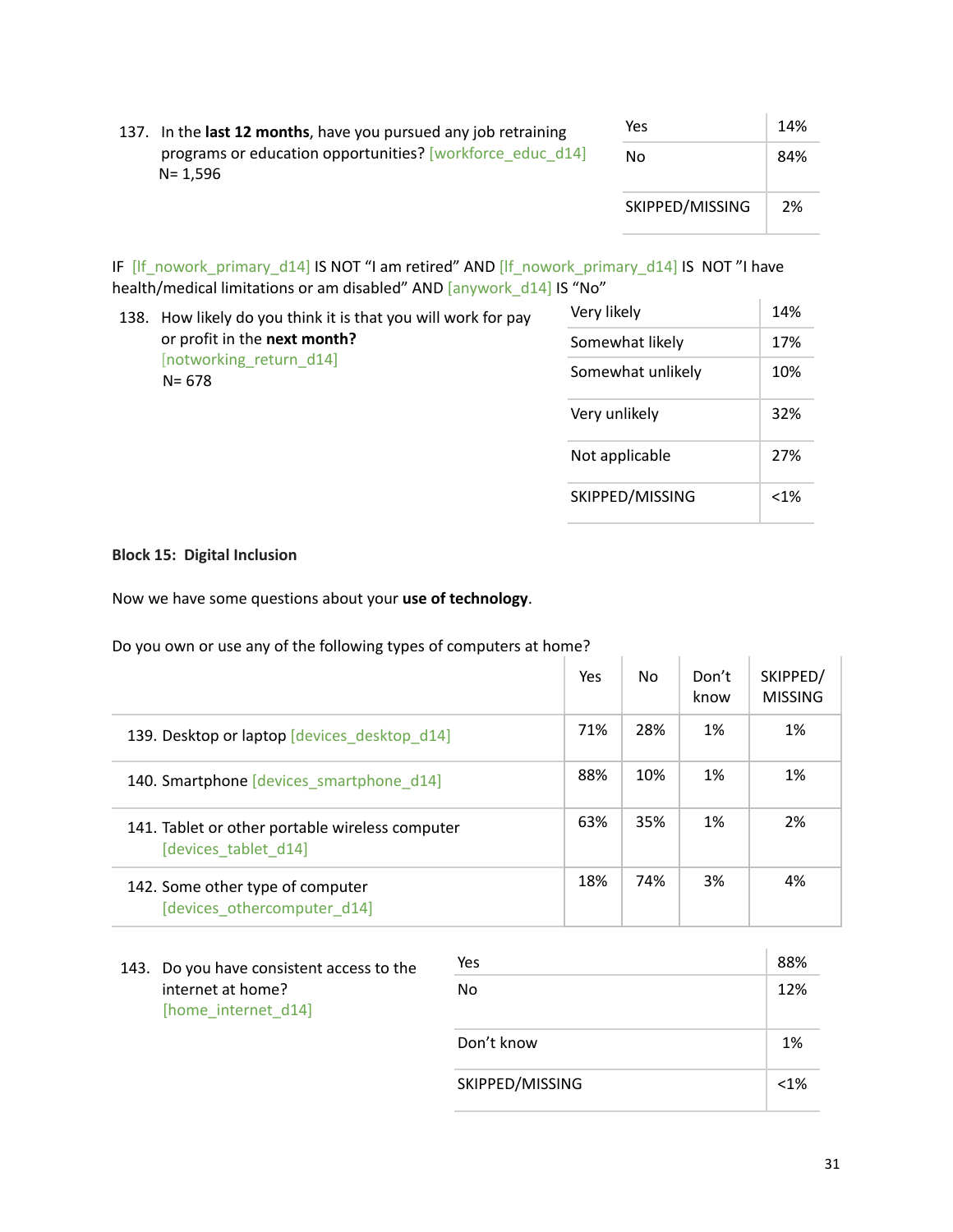144. About how often do you use the internet? [internet\_use\_d14]

| Almost constantly    | 52%  |
|----------------------|------|
| Several times a day  | 27%  |
| About once a day     | 5%   |
| Several times a week | 5%   |
| About once per week  | 4%   |
| Never                | 6%   |
| SKIPPED/MISSING      | < 1% |

÷.

145. How often do you need help doing the things you want to do on the internet? [internet\_support\_d14]

| Most of the time | 12% |
|------------------|-----|
| Sometimes        | 20% |
| Rarely           | 31% |
| Never            | 32% |
| Not applicable   | 4%  |
| SKIPPED/MISSING  | 1%  |

# **Block 16: Demographic and Background Characteristics**

In our final section, we have some questions about your background.

|  | 146. Do you speak a language other than<br>English at home?<br><b>CEAL core survey item</b><br>[language d14] | Yes                  | 13% |
|--|---------------------------------------------------------------------------------------------------------------|----------------------|-----|
|  |                                                                                                               | No.                  | 81% |
|  |                                                                                                               | Prefer not to answer | 1%  |
|  |                                                                                                               | SKIPPED/MISSING      | 4%  |

 $\mathbb{L}$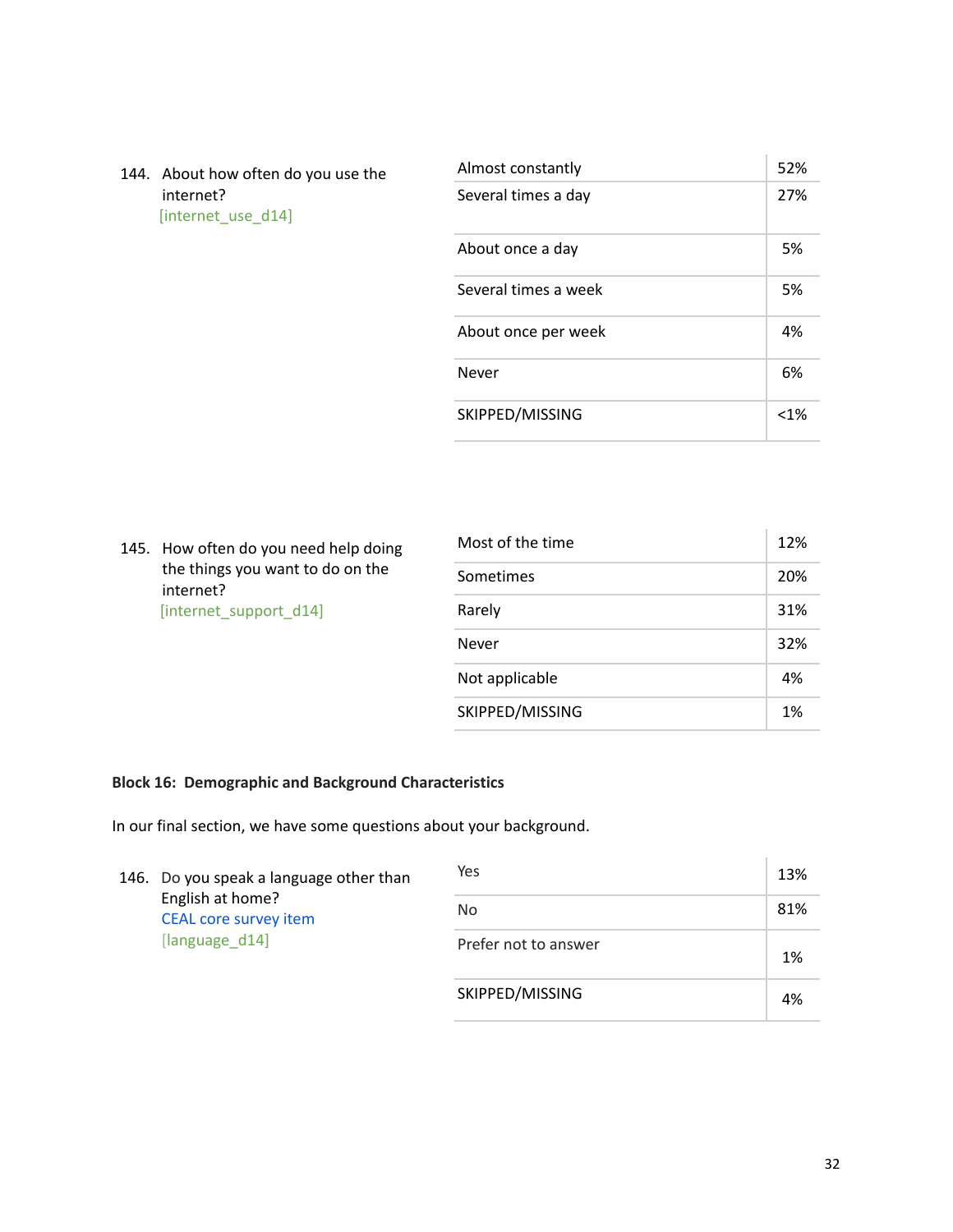| 147. | What is your gender?<br><b>CEAL core survey item</b><br>[gender d14] | Man                                                   | 36%    |
|------|----------------------------------------------------------------------|-------------------------------------------------------|--------|
|      |                                                                      | Woman                                                 | 61%    |
|      |                                                                      | Trans woman                                           | $<1\%$ |
|      |                                                                      | Trans man                                             | $<1\%$ |
|      |                                                                      | Nonbinary, genderqueer, or genderfluid                | $<1\%$ |
|      |                                                                      | I would use a different term to describe my<br>gender | 0%     |
|      |                                                                      | I would prefer not to answer                          | 2%     |
|      |                                                                      | SKIPPED/MISSING                                       | < 1%   |

148. Which of the following best describes how you think of yourself? CEAL core survey item [sexuality\_d14] Gay 3% Lesbian 1% and 1% Straight (that is, not gay, lesbian, bisexual, or other) 89% Bisexual 3% Other 2016 1% Prefer not to answer 2% SKIPPED/MISSING 1%

## IF [sexuality\_d14] IS "Other"

- 149. If the categories in the previous question did not accurately describe you, and you would like to provide more detail, please do so here: [sexuality\_text\_d14]
- 150. Are you of Hispanic, Latino, or Spanish origin, such as Mexican, Puerto Rican or Cuban? CEAL core survey item [hisp\_d14] Yes 8% No 91% Prefer not to answer 1% SKIPPED/MISSING 20% 151. Are you of Arab, Persian, or Middle Eastern descent? [mideastern\_d14]  $Yes$  and  $1\%$ No 36% Prefer not to answer 2% SKIPPED/MISSING 1%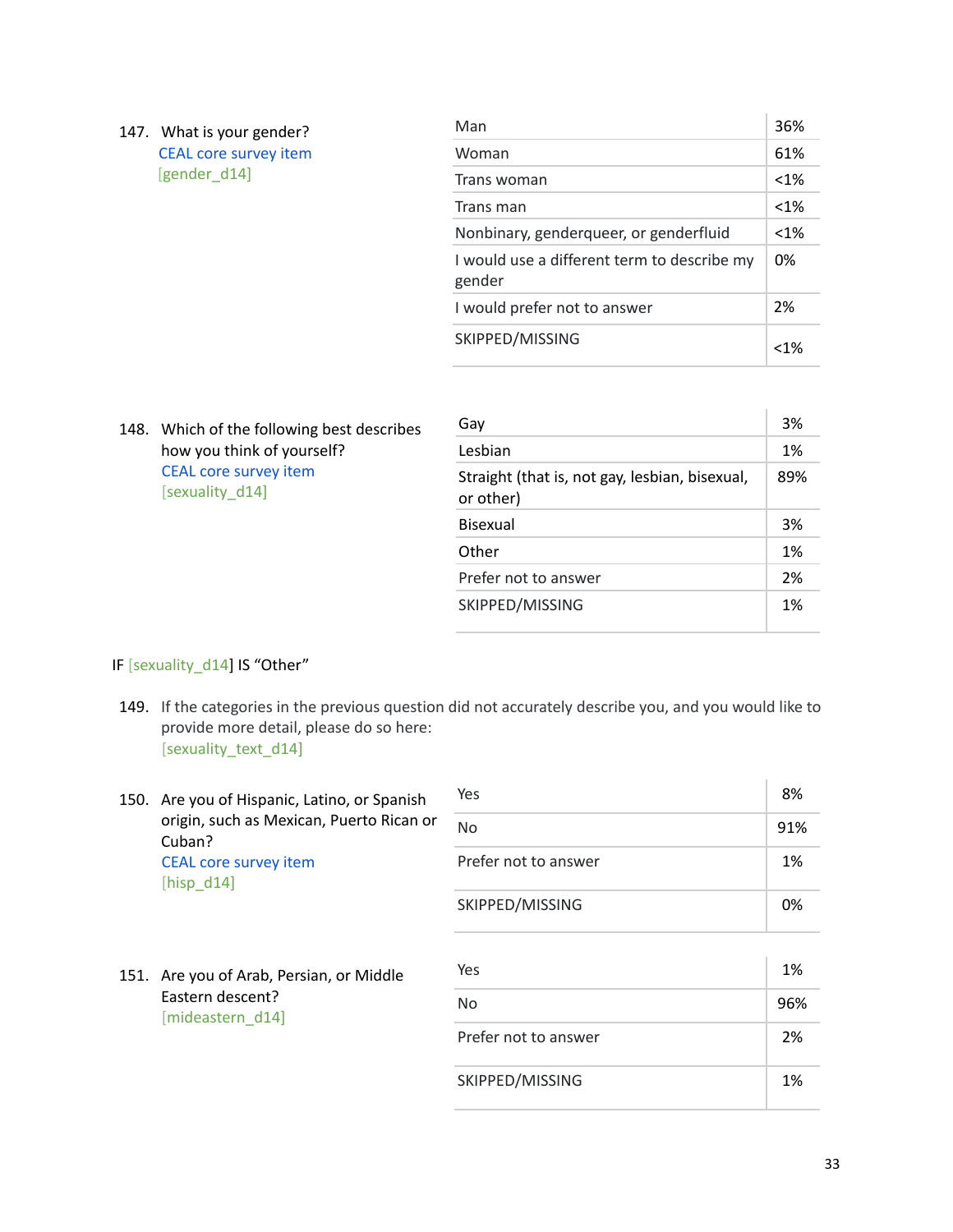152. Which of the following best describes your race? Please select all that apply CEAL core survey item

153. What is the highest degree or level of school you have completed? CEAL core survey item [educ\_d14]

| Black or African-American                                      | 75%     |
|----------------------------------------------------------------|---------|
| [race_black_d14]                                               |         |
| Asian or Asian-American<br>$[race$ asian $d14]$                | 1%      |
| American Indian or Alaska Native<br>[race_native_d14]          | 1%      |
| Native Hawaiian or Other Pacific Islander<br>[race_pacisl_d14] | $< 1\%$ |
| Other<br>[race_other_d14]                                      | 5%      |
| Prefer not to answer<br>[race_noanswer_d14]                    | $< 1\%$ |
| SKIPPED/MISSING                                                | 1%      |

 $\bar{1}$ 

| No formal education                                                      | 2%  |
|--------------------------------------------------------------------------|-----|
| Some education but did not graduate from<br>high school or receive a GED | 14% |
| High school diploma or GED                                               | 34% |
| Some college, no degree                                                  | 24% |
| Associate's degree (for example, AA or AS)                               | 8%  |
| Bachelor's degree (for example BA, BS, or<br>AB)                         | 9%  |
| Graduate degree (e.g., Master's degree or<br>doctorate)                  | 8%  |
| SKIPPED/MISSING                                                          | 1%  |

154. What is your marital status? [marital\_d14]

| Now married   | 26% |
|---------------|-----|
| Widowed       | 8%  |
| Divorced      | 13% |
| Separated     | 3%  |
| Never married | 49% |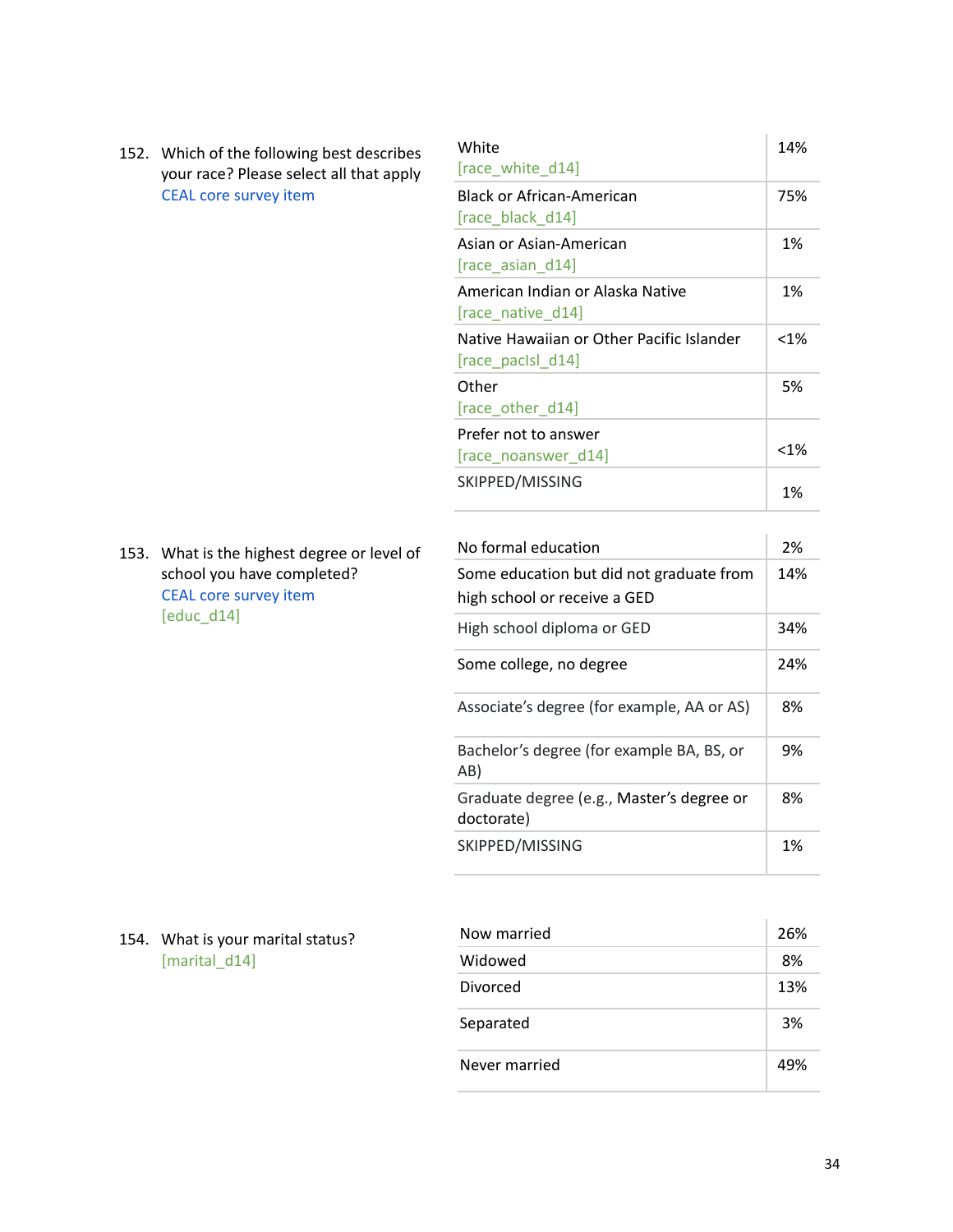| SKIPPED/MISSING |  |
|-----------------|--|
|                 |  |

 $\mathbf{r}$ 

IF [marital\_d14] IS NOT "Now Married"

| 155. Are you currently living with a romantic<br>partner? [cohab d14]<br>N= 1.425 | Yes | 16%             |
|-----------------------------------------------------------------------------------|-----|-----------------|
|                                                                                   | No  | 83%             |
|                                                                                   |     | SKIPPED/MISSING |

The next questions are about the total income of your household for the past 12 months. Please include your income plus the income of all members living in your household (including cohabitating partners and armed forces members living at home). Please count income before taxes and from all sources (such as wages, salaries, tips, net income from a business, interest, dividends, child support, alimony, and social security, public assistance, pensions, or retirement benefits).

|  | 156. Was your total HOUSEHOLD income in<br>the past 12 months<br>[income $1$ d $14$ ] | Below \$35,000<br>\$35,000 or more | 51%<br>46% |
|--|---------------------------------------------------------------------------------------|------------------------------------|------------|
|  |                                                                                       | SKIPPED/MISSING                    | 3%         |

|  | 157. We would like to get a better estimate of<br>your total HOUSEHOLD income in the<br>past 12 months before taxes. Was it<br>[income_d14] | Less than $$5,000$   | 10% |
|--|---------------------------------------------------------------------------------------------------------------------------------------------|----------------------|-----|
|  |                                                                                                                                             | \$5,001 to \$7,499   | 2%  |
|  |                                                                                                                                             | \$7,500 to \$9,999   | 4%  |
|  |                                                                                                                                             | \$10,000 to \$12,499 | 7%  |
|  |                                                                                                                                             | \$12,500 to \$14,999 | 3%  |
|  |                                                                                                                                             | \$15,000 to \$19,999 | 4%  |
|  |                                                                                                                                             | \$20,000 to \$24,999 | 6%  |
|  |                                                                                                                                             | \$25,000 to \$29,999 | 5%  |
|  |                                                                                                                                             | \$30,000 to \$34,999 | 8%  |
|  |                                                                                                                                             | \$35,000 to \$39,999 | 7%  |
|  |                                                                                                                                             | \$40,000 to \$49,999 | 6%  |